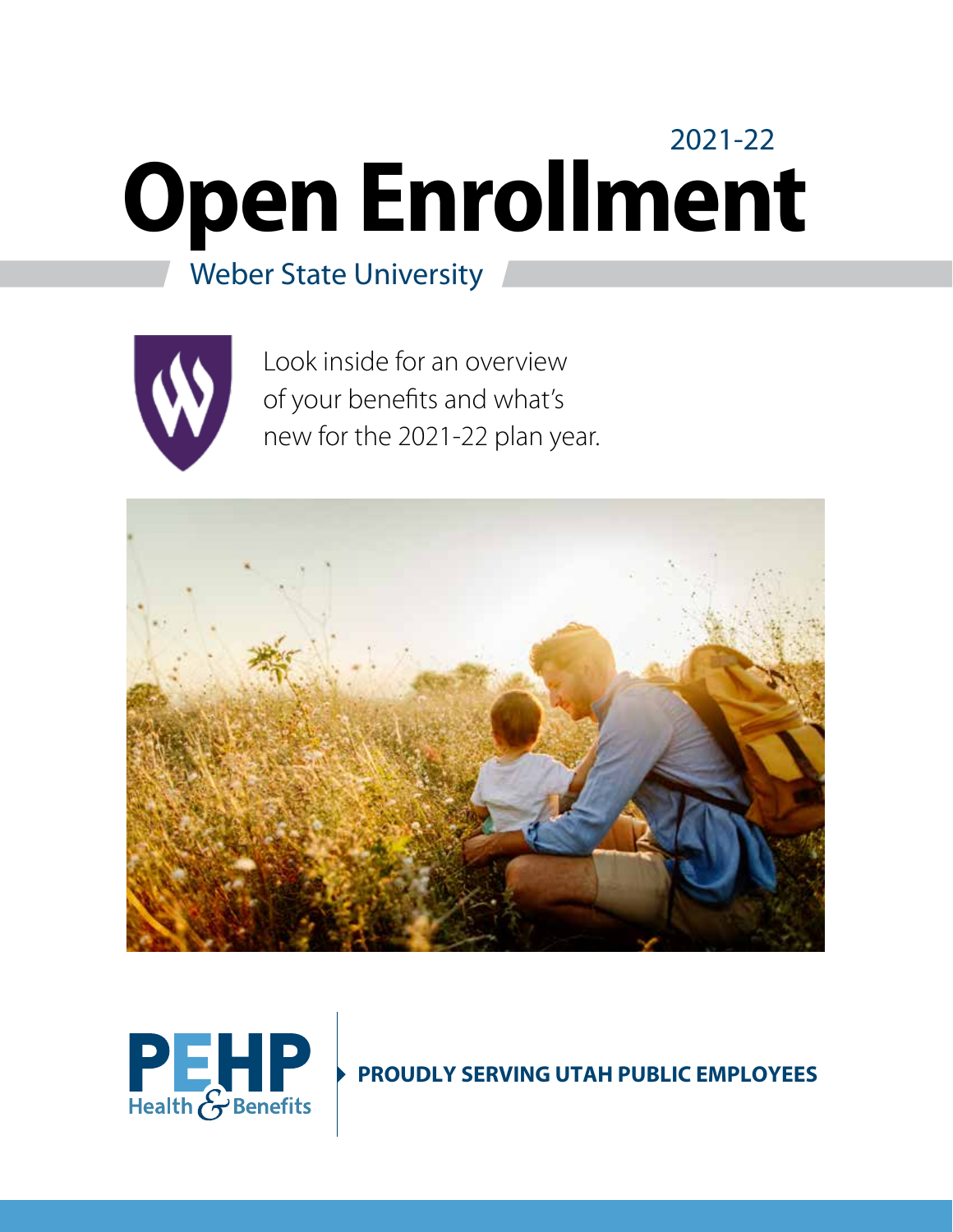# Welcome to PEHP

This Benefits Summary contains important information on how best to use PEHP's comprehensive benefits. Please contact the following PEHP departments or affiliates if you have questions.

### ON THE WEB

**»**Website . . . . . . . . . . . . . . . . . . . . . . . . . [www.pehp.org](http://)

Create an online personal account at www. pehp.org to review your claims history, receive important information through our Message Center, see a comprehensive list of your coverages, use the Cost & Quality Tools to find providers in your network, access Healthy Utah rebate information, check your FLEX\$ account balance, and more.

### CUSTOMER SERVICE

| 801-366-7555 |  |  |  |  |  |  |  |  |  |  |  |  |  |  |  |  |  |  |  |  |  |  |  |  |  |  |  |  |  |  |  |  |  |  |
|--------------|--|--|--|--|--|--|--|--|--|--|--|--|--|--|--|--|--|--|--|--|--|--|--|--|--|--|--|--|--|--|--|--|--|--|
|              |  |  |  |  |  |  |  |  |  |  |  |  |  |  |  |  |  |  |  |  |  |  |  |  |  |  |  |  |  |  |  |  |  |  |

Weekdays from 8 a.m. to 5:30 p.m. Have your PEHP ID or Social Security number on hand for faster service. Foreign language assistance available.

### PREAUTHORIZATION

**»**Inpatient hospital preauth . . . . . . . . 801-366-7755 .................................. or 800-753-7754

### MENTAL HEALTH/SUBSTANCE ABUSE PREAUTHORIZATION

**»**PEHP Customer Service . . . . . . . . . . . 801-366-7555 .................................. or 800-765-7347

### PRESCRIPTION DRUG BENEFITS

**»**PEHP Customer Service . . . . . . . . . . . 801-366-7555 .................................. or 800-765-7347

**»**Express Scripts . . . . . . . . . . . . . . . . . . . 800-903-4725 ................................<u>[www.express-scripts.com](http://www.express-scripts.com)</u>

### SPECIALTY PHARMACY

**»**Accredo . . . . . . . . . . . . . . . . . . . . . . . . . . 800-501-7260

### PEHP FLEX\$

| » PEHP FLEX\$ Department801-366-7503 |  |
|--------------------------------------|--|
|                                      |  |

### HEALTH SAVINGS ACCOUNTS (HSA)

| » PEHP FLEX\$ Department 801-366-7503 |  |
|---------------------------------------|--|
|                                       |  |
| »HealthEquity866-960-8058             |  |

.............. www.healthequity.com/stateofutah

### PRENATAL AND POSTPARTUM PROGRAM

| » PEHP WeeCare 801-366-7400   |  |
|-------------------------------|--|
|                               |  |
| www.pehp.org/wellness/weecare |  |

### WELLNESS AND DISEASE MANAGEMENT

| » PEHP Healthy Utah 801-366-7300 |  |
|----------------------------------|--|
|                                  |  |
| www.pehp.org/healthyutah         |  |

**»**PEHP Waist Aweigh . . . . . . . . . . . ... 801-366-7300 .................................. or 855-366-7300

| » PEHP Integrated Care 801-366-7555 |
|-------------------------------------|
|                                     |

### VALUE-ADDED BENEFITS PROGRAM

**»**PEHPplus . . . . . . . . . . . . . . . . . . www.pehp.org/plus

**»**Blomquist Hale . . . . . . . . . . . . . . . . . . . 800-926-9619 ......................... www.blomquisthale.com

CLAIMS MAILING ADDRESS **PEHP 560 East 200 South Salt Lake City, UT 84102-2004**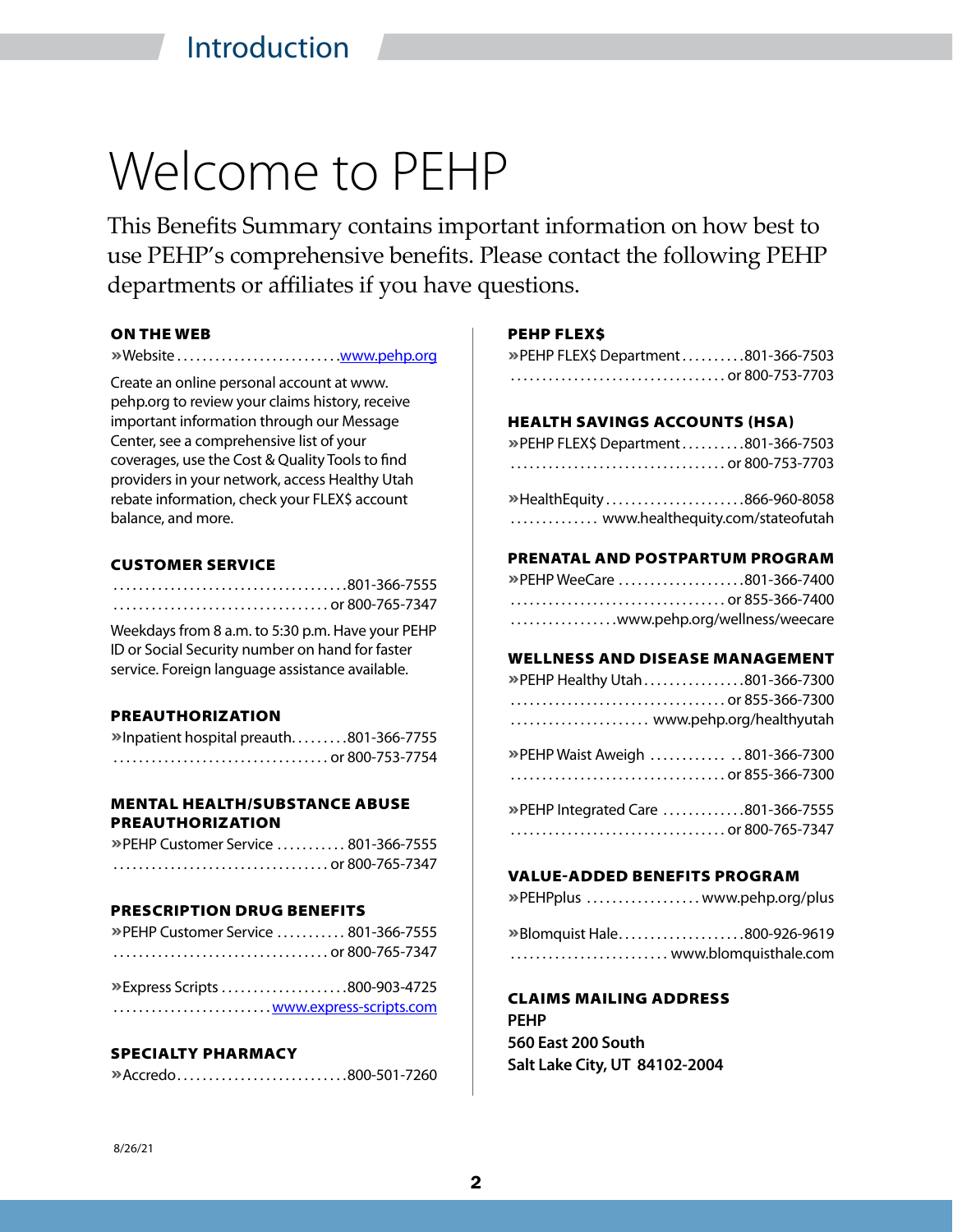# Introduction

# Open Enrollment

**April 4-May 14 »** This is the time to enroll in or make changes to your benefits. If you want to keep your current selections, you don't have to do anything. However, take this time to review your choices and learn more about the PEHP benefits available to you.

# Some of PEHP's Exclusive Benefits

## **On-Demand Doctors**

See a doctor via mobile or web with discounted pricing through [Intermountain](https://intermountainhealthcare.org/services/urgent-care/connect-care/)  [Connect Care](https://intermountainhealthcare.org/services/urgent-care/connect-care/). It's available 24 hours a day, every day, without an appointment.

## **PEHP Value Providers**

Make one of these full-service providers your family doctor and save! They provide all the services of a family doctor, but at a lower cost. [Learn more](https://www.pehp.org/valueproviders).

# **Wellness For You**

PEHP offers programs, tools, and resources to help you take control of your health, including Healthy Utah Testing Sessions. [Learn more](https://www.pehp.org/wellness).

# **PEHP Cost Tools**

Use PEHP Cost Tools to keep more money in your pocket and find cash back.. [Learn more.](http://www.pehp.org/save)

# **Get Up to \$2,000 in Cash Back**

Share in the savings when you choose a lower-cost provider. Find out about cash



back services using PEHP's Cost Tools. Look for the green phone with a dollar sign. [Learn more](https://www.pehp.org/save).

## **Mental Health Care & Resources**

Your PEHP mental health benefit covers treatment for specific mental health conditions. [Learn more](https://www.pehp.org/healthcaretopics).

## **Seeking Reimbursement for Cash Payments**

You may elect to pay cash for covered medical services. Check your Benefits Summary to see which services are allowed out-of-network. When you do obtain eligible services, just submit your receipt to PEHP for reimbursement or credit towards your deductible.

# **Chronic Medications Covered Before Deductible**

If you choose the STAR HSA Plan, you don't have to meet your deductible before getting certain chronic medications at a lower cost. See a list of medications on page 19 of the [Covered Drug List](http://www.pehp.org/pharmacy).

# **PEHP Pays for Preventive Services**

Stay healthy by getting preventive screenings every year. Preventive benefits are covered at no cost to you when you see an in-network provider — even before you meet your deductible. [Learn more](https://www.pehp.org/preventiveservices).

Information in this open enrollment guide is for illustrative purposes only. See your **Benefits Summary and Master Policy** for complete details about your plan.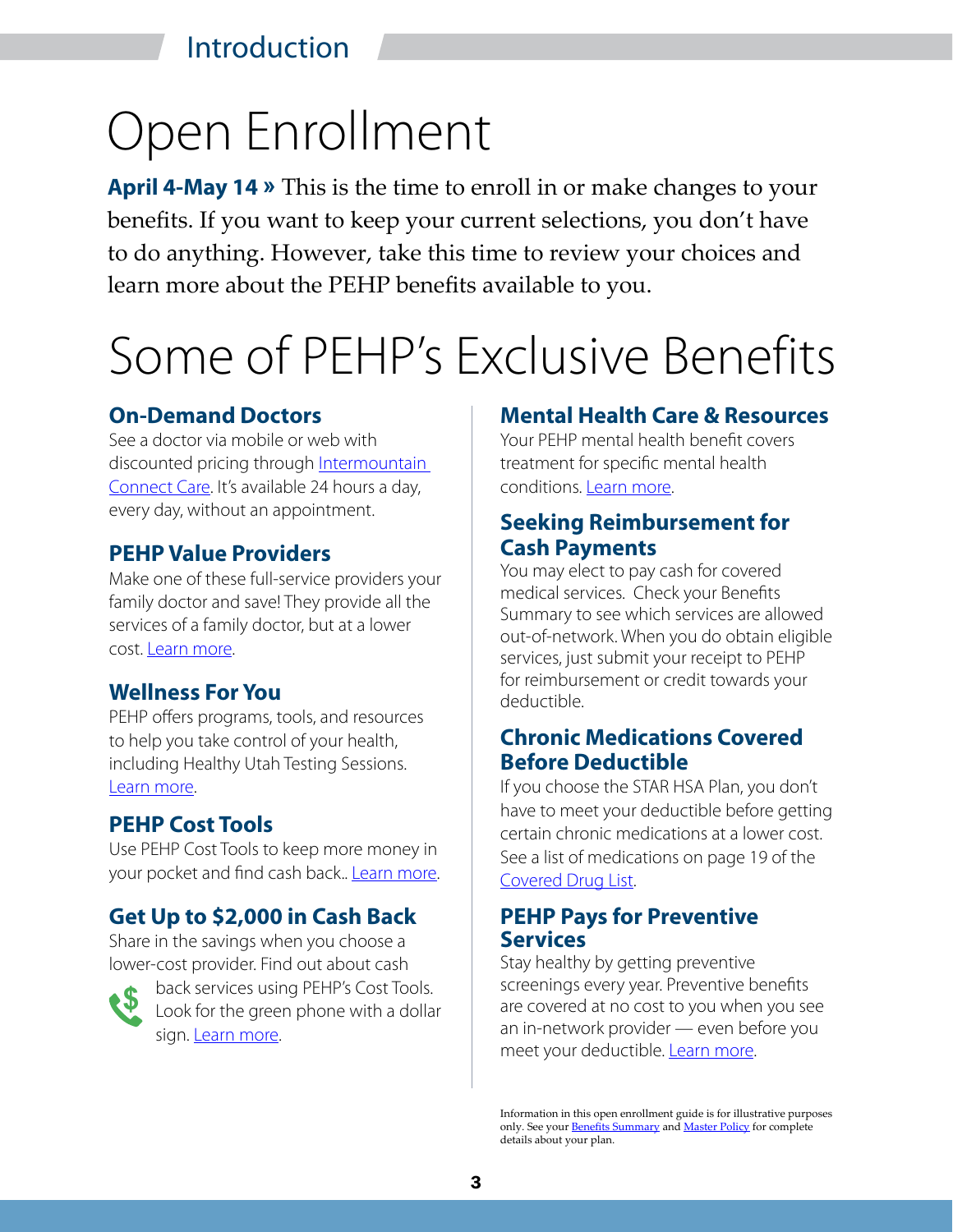# Your To-Do Checklist

# **Your Network Options**

Summit



Consider the doctors, hospitals, and other healthcare providers you prefer to see when you choose your network. **[More About Networks](#page-9-0)**



**1**

# **Your Medical Options**

STAR HSA Plan

Traditional Plan

By taking the time to understand HSA-qualified plans, such as the **STAR HSA Plan**, you could save hundreds each year and build a nest egg for healthcare and retirement. **[More About Plans](#page-4-0)**

# **Need Help Deciding?**

Contact a Health Benefits Advisor via the secure Message Center.

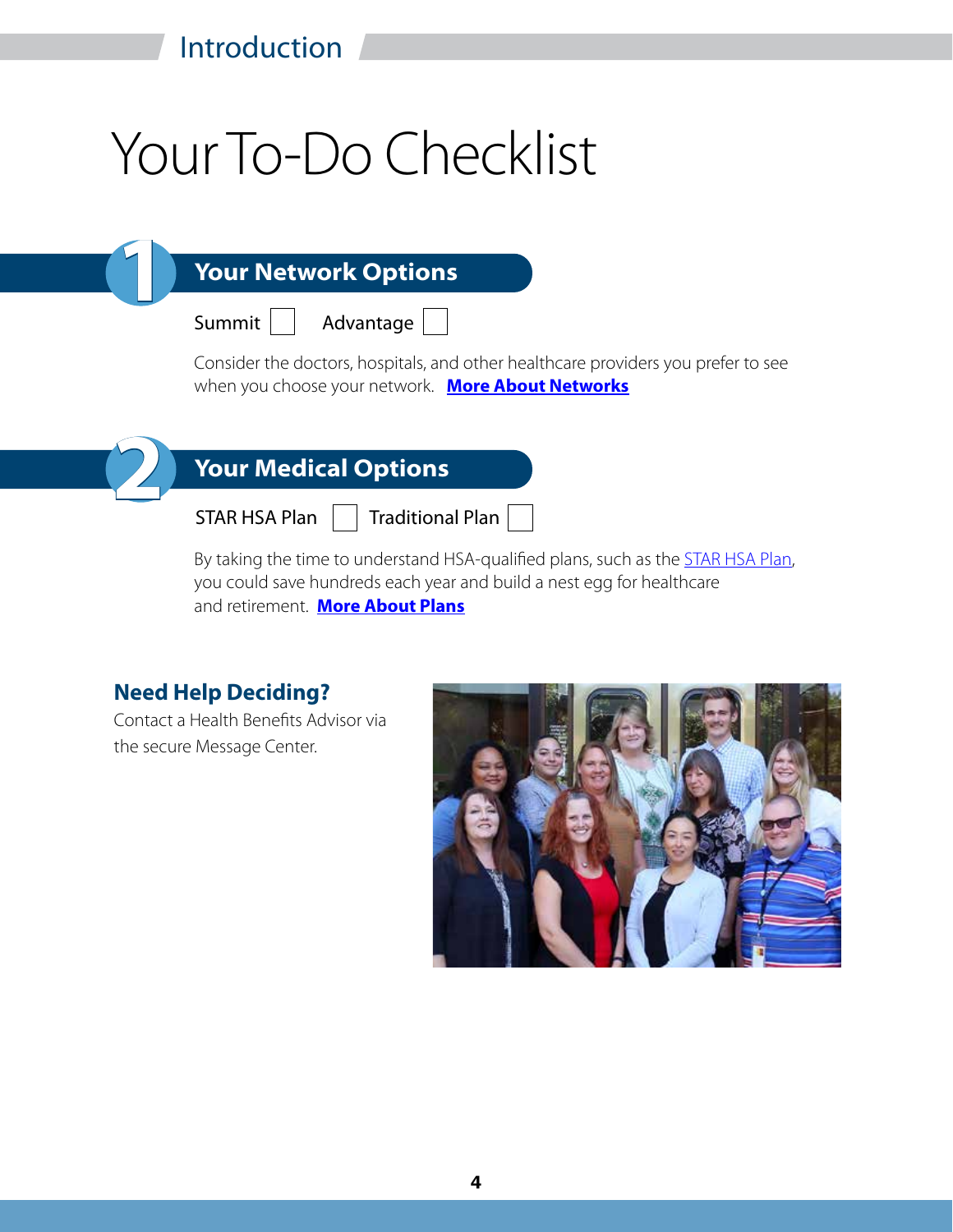# <span id="page-4-0"></span>Understanding The PEHP STAR HSA Plan

# The STAR Plan: What Is It?

The STAR Plan has two components: 1) A High Deductible Health Plan (HDHP), which is a qualified medical plan that meets IRS guidelines for deductibles and out-of-pocket maximums; and 2) a Health Savings Account (HSA), which is an interest-bearing account designed to be coupled with an HDHP.

# Do You Qualify?

To be eligible, you must enroll in The STAR Plan. Also, the following things must apply to you:

- » You're not participating in or covered by a general-purpose flex account (FSA) or Health Reimbursement Account (HRA) or their balances will be \$0 on or before June 30.
- » You're not covered by another health plan (unless it's another HSA-qualified plan).
- » You're not covered by Medicare, Tricare or Medicaid.
- » You're not a dependent of another taxpayer.

# **How It Works**

### **YOUR HSA**

A Health Savings Account is a tax-advantaged, interest-bearing account.

Your money goes in tax-free, grows tax-free, and is spent on qualified health expenses tax-free.

It's a great way to save for health expenses in both the short and long term.

An HSA is like a flexible spending account, but better. You never have to worry about forfeiting HSA money you don't spend.

Money in your HSA carries over from year-to-year and even from employer-to-employer.

## Your Out-of-Pocket Maximum

It's the annual dollar limit you will pay for covered medical services, including your deductible and prescription expenses. It protects you from large dollar claims, capping the amount you're responsible to pay each plan year.

### **YOUR DEDUCTIBLE**

Your deductible is the yearly dollar amount you must pay out of your own pocket for eligible medical and pharmacy expenses **before** PEHP begins paying benefits. The STAR Plan's deductible is set higher than Advantage and Summit Care's.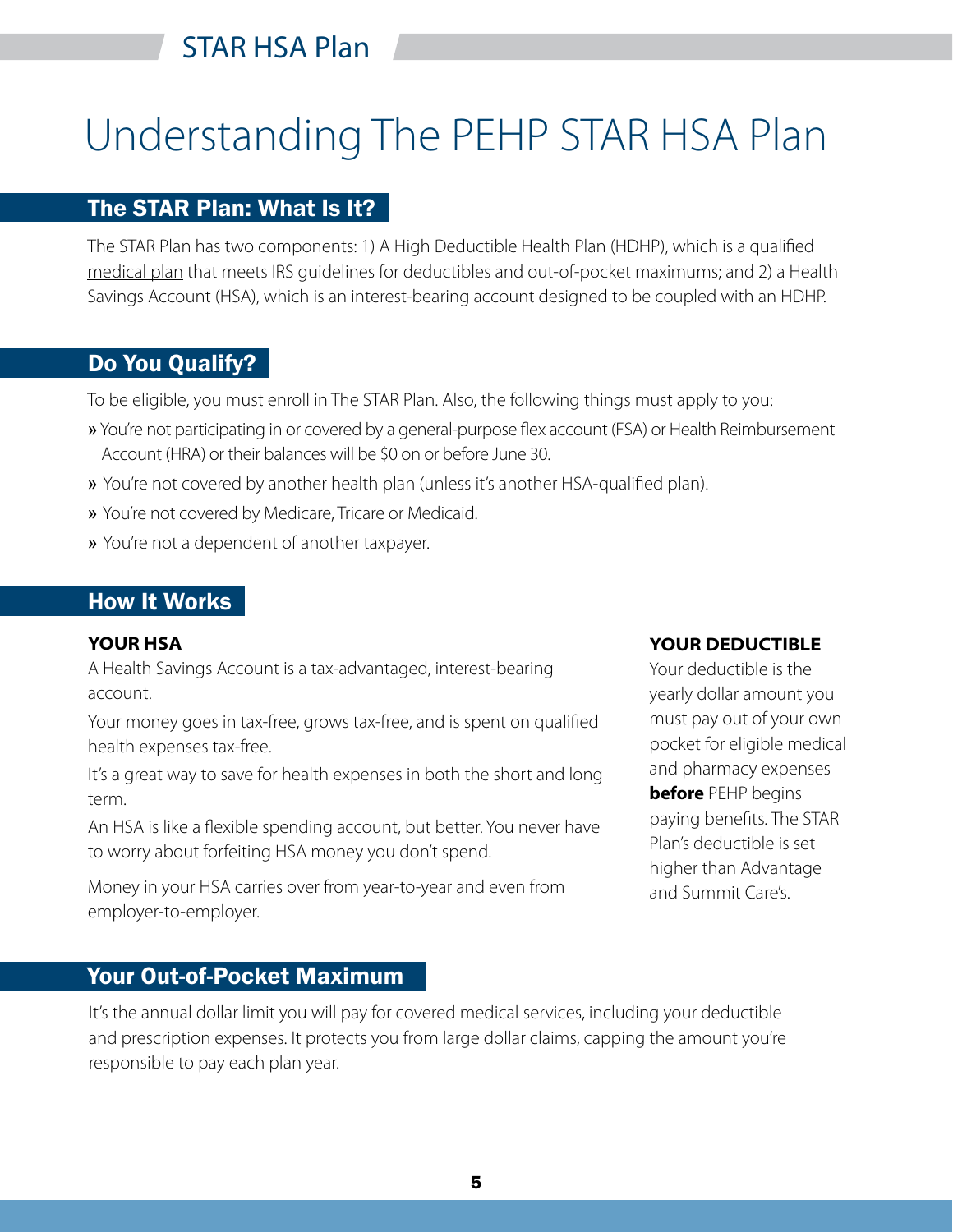# Understanding The PEHP STAR HSA Plan

# Determining the HSA Contribution Limit

It is the employee's enrollment in the STAR medical plan determines the IRS employee and employer contribution limit to the Health Savings Account. If the employee is enrolled as an individual for the medical plan it is the single HSA limit. If the employee is enrolled as two or more for the medical plan it is the family HSA limit.

### **2021 Contribution limits\***

- **»** \$3,600 single
- **»** \$7,200 double and family
- \*The above limits include employee and employer H.S.A. contributions.
- **»** The contribution limits are set by the IRS. The limits are based on a calendar year. They may change January 1st of each calendar year.
- **»** If your STAR Plan medical enrollment changes from two-party and family to single or from single to two-party and family your contribution limit will change. **Remember!** The IRS contribution limits are based the employees' STAR Plan medical enrollment.

# HSA Catch-up Contribution

There is a catch-up period if you are age 55 or older that allows you to contribute an additional \$1,000 to your HSA. To be eligible you must be age 55 or older or turning age 55 anytime during the calendar year.

Your spouse who is enrolled in your STAR HSA plan can also take advantage of the catch-up contribution. To be eligible your spouse must be age 55 or older or turning age 55 anytime during the calendar year and must meet the HSA eligibility requirements. Spouses catch up contribution must be made to their own HSA account.

# Who Can use the Employee's HSA Funds

The employee and dependents that are claimed on the employee's tax return or that could be claimed on the employee's tax return.

If the employees' dependents that are claimed on the employee's tax return or that could be claimed on the employee's tax return are enrolled in another health plan, Medicare or Tricare the dependents can still use the HSA funds. **Remember!** Who can use the HSA funds is a different rule from who is eligible to enroll in the STAR HSA plan.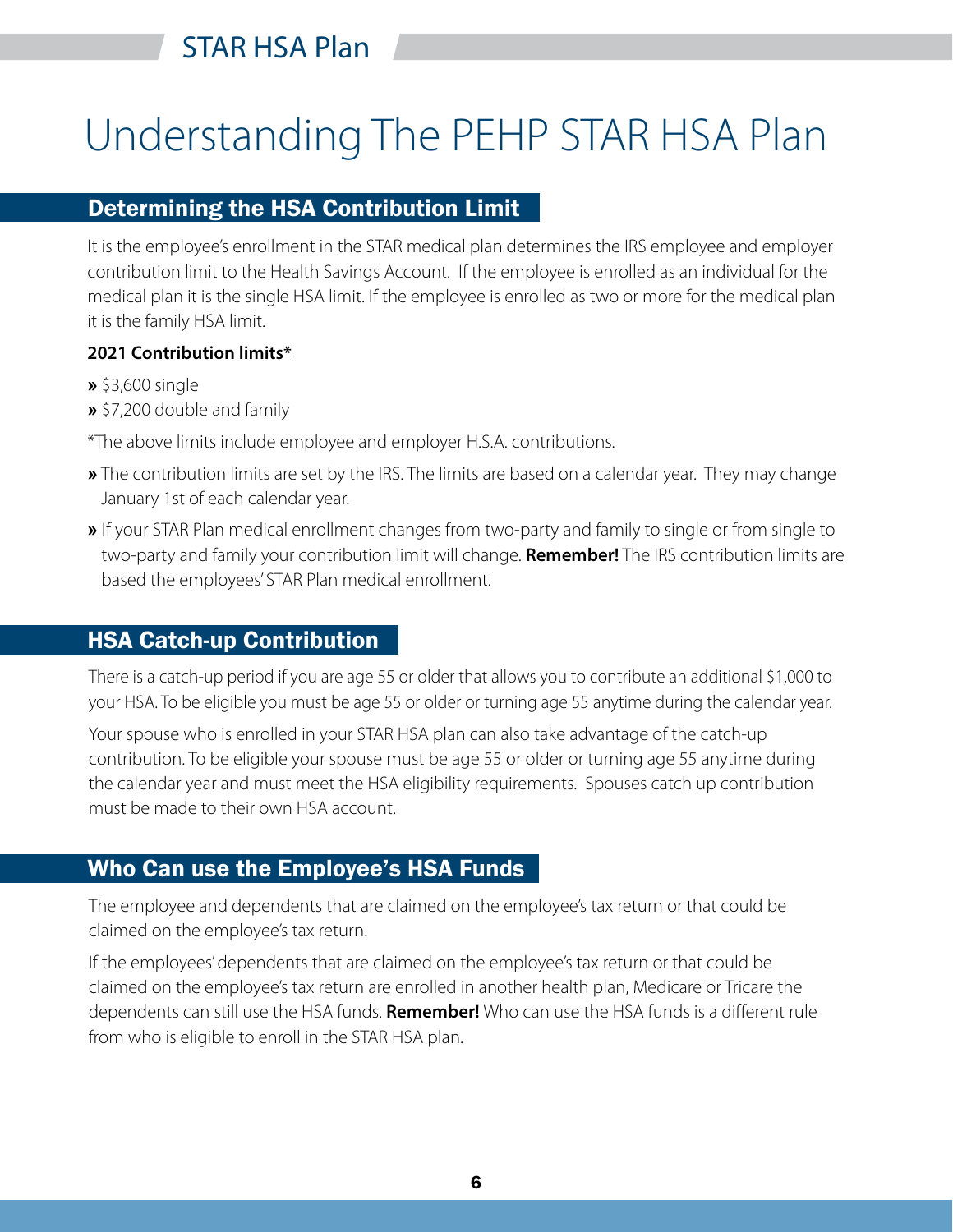# Understanding The PEHP STAR HSA Plan

## Eligible Expenses

Eligible HSA expenses include deductibles, copayments, and coinsurance, as well as all flex-eligible health expenses. However, while many expenses are HSA-eligible, they apply to your deductible and out-of-pocket maximum only if they're covered by your health plan.

# Debit Card

You'll be automatically issued a debit card to access your HSA funds. Always present your PEHP card at the time of service to receive PEHP's discounted rate. It also allows PEHP to track your spending to apply to your deductible and out-of-pocket maximum.



You'll automatically get this HSA debit card at no cost to you.

# **Banking**

Health Equity will handle your HSA. Weber State University will make your HSA contributions directly to Health Equity into your account. As the employee, you are responsible for the management of your HSA funds.

- **»** You can access your account you are the policy holder.
- **»** The money remains in your account each year. If you leave WSU, the money is yours.
- **»** You can only contribute and receive contributions to your HSA if you are enrolled in a qualified High deductible health plan.
- **»** If you change to the traditional plan and still have money in your HSA account you can use it for eligible expenses.
- **»** You can invest money in your H.S.A account if you have more than \$2,000 in your HSA. Investing your H.S.A. monies is a great way to grow your balance. Investment earnings are also tax free in the HSA.
- **»** If you die, you can leave the balance of your account to a named spouse beneficiary, who can use it for qualified medical expenses. If the spouse is not the beneficiary, the account is no longer treated as an HSA. The funds are passed to the designated beneficiary(ies) or becomes part of the policy holder's estate and is subject to applicable taxes.
- **»** You can also use HSA monies to help with eligible expenses in retirement. Eligible pharmacy and Medical Expenses, as well as for Medicare part A,B, & D premiums. Please consult a qualified retirement tax advisor for the details of spending your HSA tax free in retirement.
- **»** Unlike a 401(k) or IRA, an HSA does not require the policy holder to begin withdrawing funds at a certain age.

You can contact Health Equity at 866-346-5800 or you can visit www.healthequity.com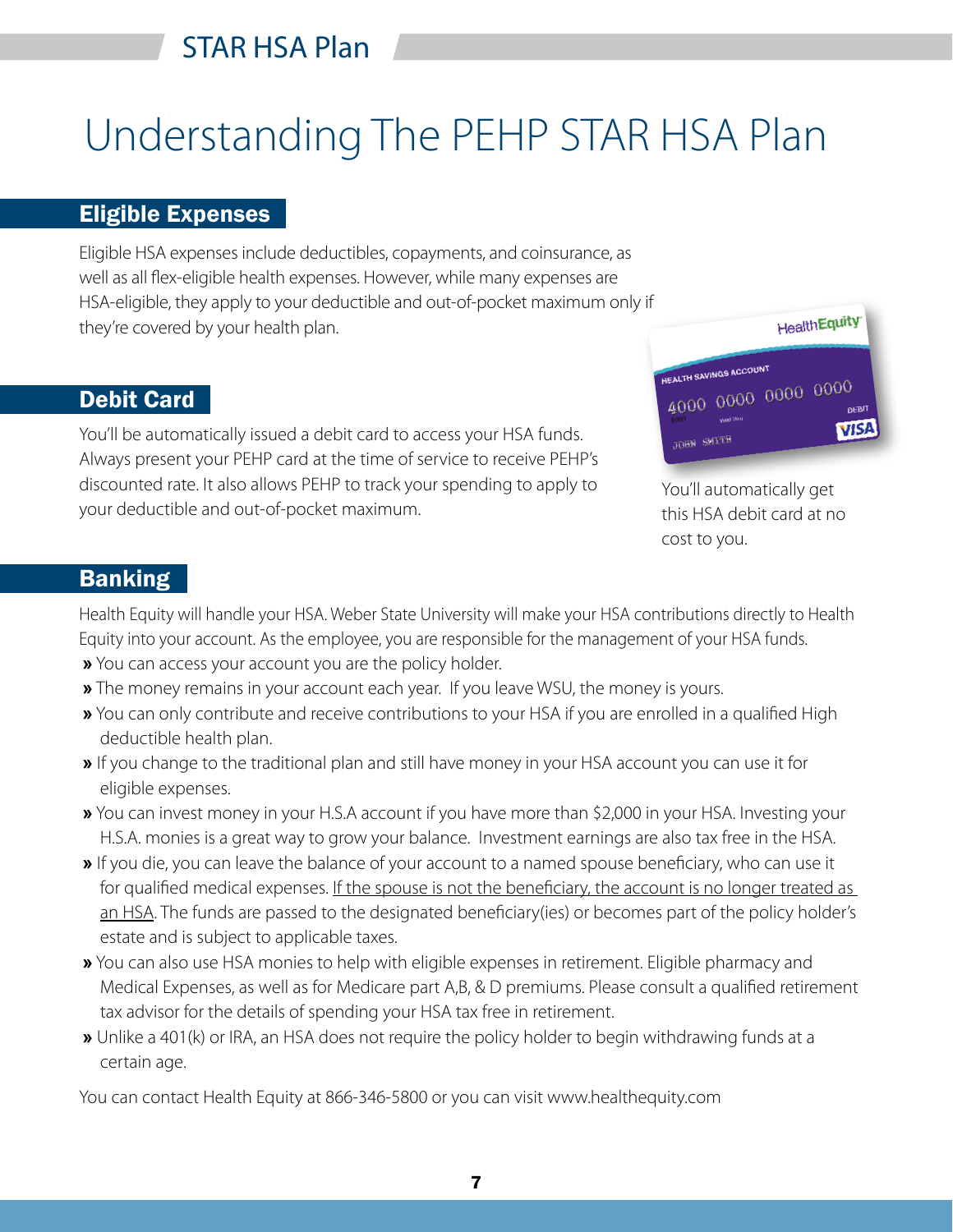

# Plan Comparison: STAR HSA vs. Traditional Contact Info

| <b>Benefit</b>                                                     | <b>STAR</b> | <b>Traditional</b> |
|--------------------------------------------------------------------|-------------|--------------------|
| Does the deductible apply to the<br>out-of-pocket maximum?         | Yes         | Nο                 |
| Does the deductible apply to inpatient<br>and outpatient services? | Yes         | Yes                |
| Does the deductible apply to<br>physician office copays?           | Yes         | Nο                 |
| Will WSU contribute to my HSA?                                     | Υρς         | Not Eligible       |

| <b>Benefit</b>                           | <b>STAR</b>                                                            | <b>Traditional</b>                                                     |
|------------------------------------------|------------------------------------------------------------------------|------------------------------------------------------------------------|
| WSU semi-<br>monthly HSA<br>Contribution | Semi-monthly:<br>Single: \$33.09<br>Double: \$66.18<br>Family: \$66.18 | Not Eligible                                                           |
| Out-of-pocket<br>Maximum                 | Medical & RX:<br>Single: \$2,500<br>Double: \$5,000<br>Family: \$7,500 | Medical & RX:<br>Single: \$3,000<br>Double: \$6,000<br>Family: \$9,000 |

# **Contributions**

The contribution maximum applies to the IRS calendar year (Jan-Dec). If you become ineligible for The STAR Plan during the course of the IRS calendar year and contributions have been made to your HSA, you may be subject to taxes and penalties. If you exceed the contribution maximum during the IRS calendar year and then drop the STAR Plan during Weber State's open enrollment period you may be subject to taxes and penalties.

Are you/employee working past age 65 and enrolled in Medicare. You can still enroll in the STAR medical plan. You can't enroll in the H.S.A because you have other coverage, but you may participate in the HRA. Please refer to page 19 of this guide and contact Weber State University's Human Resource team for enrollment.

# **HealthEquity**

**Member Services**

Available 24 hours a day, 7 days a week 866-346-5800

# Take Note

» Weber State's medical benefits are based on a plan year: July 1, 2021 – June 30, 2022.

# Learn More

» For more information about HSAs, visit: [www.irs.gov](http://www.irs.gov) [www.ustreas.gov](http://www.ustreas.gov)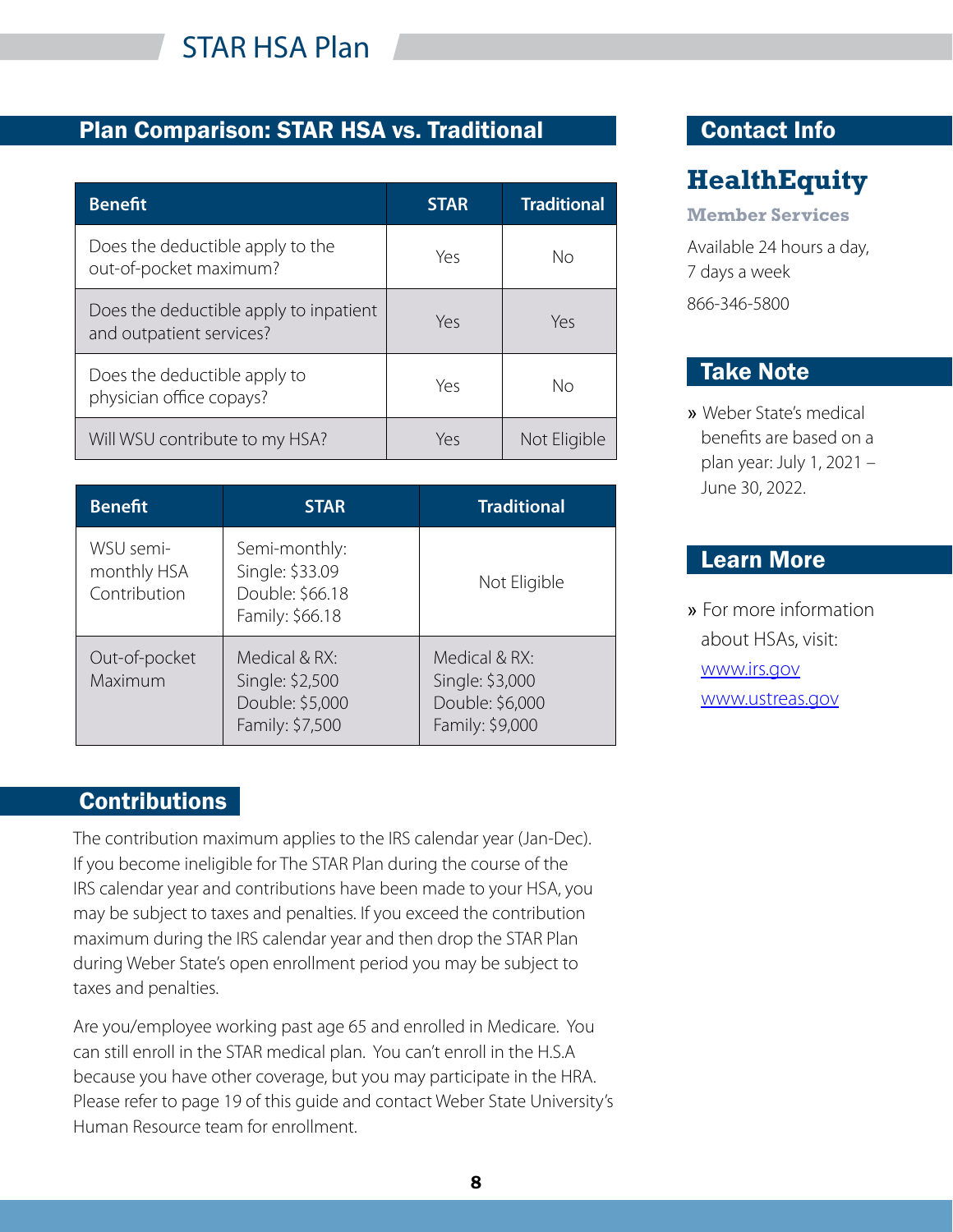# **Expanded Preventive Medicat** Expanded Preventive Medications

Expanded preventive drug coverage means that PEHP will pay a portion of the drug cost for some STAR HSA plans even before you meet your deductible. **Check your benefit summary for plan coverage details as not all STAR HSA plans include this benefit.** Make sure to visit an in-network pharmacy to receive this benefit.

# **Diabetes**

| <b>GLUCOSE RESCUE</b><br><b>PRODUCTS</b> |
|------------------------------------------|
| <b>GlucaGen HypoKit</b>                  |
| Glucagon                                 |
| <b>INSULINS</b>                          |
| Novolog vials                            |
| <b>Novolin vials</b>                     |
| <b>Lantus vials</b>                      |
| <b>METFORMIN</b><br><b>PRODUCTS</b>      |
| glipizide-metformin                      |
| glyburide-metformin                      |
| metformin                                |
| metformin ER (non<br>OSM, non MOD)       |
| <b>MISCELLANEOUS</b>                     |
| pioglitazone                             |
| <b>TESTING SUPPLIES</b>                  |
| <b>Freestyle test strips</b>             |
| <b>SULFONYLUREAS</b>                     |
| glimepiride                              |
| glipizide                                |
| glipizide ER                             |
| glyburide                                |
| glyburide micronized                     |
| tolazamide                               |

# Depression

| citalopram   |  |
|--------------|--|
| escitalopram |  |
| fluoxetine   |  |
| sertraline   |  |
|              |  |

# **Cardiovascular**

| <b>ANTICOAGULANTS/</b><br><b>ANTIPLATELETS</b> |
|------------------------------------------------|
| clopidogrel                                    |
| dipyridamole                                   |
| warfarin                                       |
| <b>BETA BLOCKERS</b>                           |
| acebutolol                                     |
| bisoprolol                                     |
| carvedilol                                     |
| labetalol                                      |
| metoprolol succinate                           |
| metoprolol tartrate                            |
| propranolol solution                           |
| propranolol tablets                            |
| sotalol                                        |
| timolol maleate tablets                        |
| <b>CALCIUM CHANNEL</b><br><b>BLOCKERS</b>      |
| amlodipine                                     |
| diltiazem                                      |
| felodipine ER                                  |
| isradipine                                     |
| nifedipine tablets ER                          |
| verapamil                                      |
| <b>COMBINATION</b><br><b>PRODUCTS</b>          |
| amiloride & HCTZ                               |
| atenolol & chlorthalidone                      |
| bisoprolol & HCTZ                              |
| enalapril & HCTZ                               |
| irbesartan & HCTZ                              |
| lisinopril & HCTZ                              |
| losartan & HCTZ                                |
| metoprolol & HCTZ                              |
| nadolol &                                      |
| bendroflumethiazide                            |
| propranolol & HCTZ                             |
| triamterene & HCTZ                             |

| <b>RENIN/ANGIOTENSIN</b><br><b>SYSTEM ANTAGONIST</b><br>(ACEI/ARB) |
|--------------------------------------------------------------------|
| enalapril                                                          |
| fosinopril                                                         |
| irbesartan                                                         |
| lisinopril                                                         |
| losartan                                                           |
| quinapril                                                          |
| ramipril                                                           |
| trandolapril                                                       |
| <b>DIURETICS</b>                                                   |
| amiloride                                                          |
| bumetanide                                                         |
| chlorothiazide                                                     |
| chlorthalidone                                                     |
| furosemide solution                                                |
| furosemide tablets                                                 |
| hydrochlorothiazide<br>capsules                                    |
| hydrochlorothiazide<br>tablets                                     |
| indapamide                                                         |
| methazolamide                                                      |
| methyclothiazide                                                   |
| spironolactone                                                     |
| torsemide                                                          |
| <b>MISCELLANEOUS</b>                                               |
| prazosin                                                           |
| clonidine                                                          |
| digoxin                                                            |
| <b>VASODILATORS</b>                                                |
| hydralazine                                                        |
| isosorbide                                                         |

# **Respiratory**

| <b>ANTICHOLENERGICS</b>                  |
|------------------------------------------|
| ipratropium bromide<br>solution          |
| <b>INHALED</b><br><b>CORTICOSTEROIDS</b> |
| <b>QVAR</b> inhaler                      |
| SABA/<br><b>ANTICHOLENERGICS</b>         |
| ipratropium-albuterol<br>inhaler         |
| ipratropium-albuterol<br>nebulized       |
| <b>SHORT ACTING BETA</b>                 |
| <b>AGONISTS</b>                          |
| albuterol ER tablets                     |
| albuterol nebulized                      |
| albuterol syrup                          |
| albuterol tablets                        |
| <b>ProAir HFA inhaler</b>                |
| ProAir RespiClick                        |
| <b>Ventolin inhaler</b>                  |





10-7-19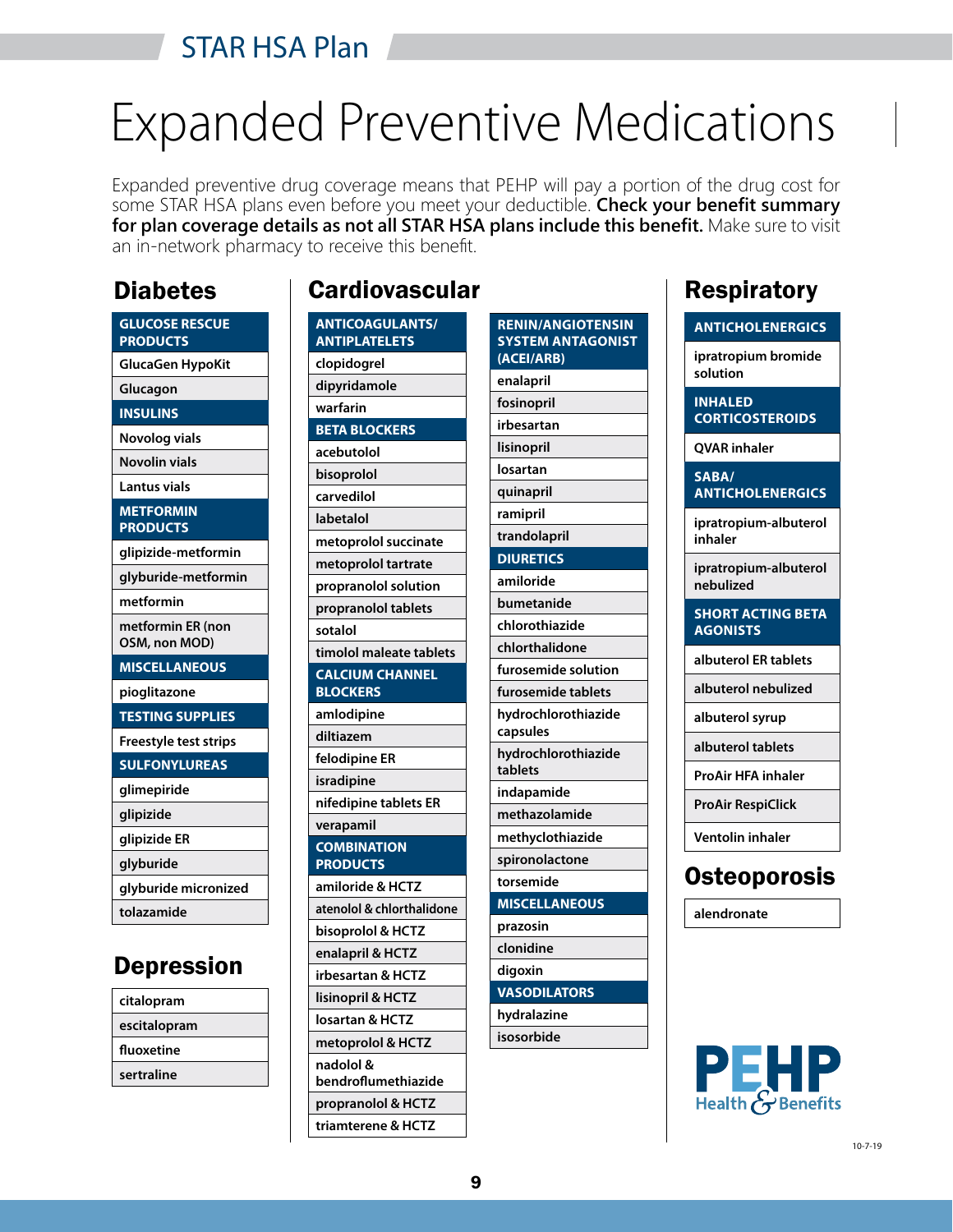# <span id="page-9-0"></span>Insurance Basics » Networks

**Provider Network »** Your network determines which healthcare providers you see for the best value and most predictable costs. Choose among three – Summit, Advantage, and Preferred.



**An In-Network Provider will charge the In-Network Rate for services. You may also be able to negotiate a better Cash Rate .**

**Cash Rate »** The rate you negotiate with a provider that is less than the in-network rate. You can get credit toward your limits from PEHP for the amount you pay in cash by submitting the [appropriate documentation](https://www.pehp.org/mango/pdf/pehp/pdc/self_pay_claims_FE7BA2F3.pdf) or by your provider submitting a claim with the cash rate reflected as the billed amount. Call PEHP at 801-366-7555 for more information.

**In-Network Rate »**

The amount in-network providers have agreed to accept as payment in full for services. Sometimes you're responsible for the full in-network rate. Other times, the rate is shared or PEHP pays 100%.



**Non-Covered Providers »**  Providers for which PEHP pays no benefits.

**Use caution with Out-of-Network Providers . You may be Balance Billed . PEHP pays no benefits for Non-Covered Providers .** 

### **Balance Billing »**

When you receive services from an out-of-network provider who seeks payment for full billed charges.

# **Out-of-Network**

**Provider »** Any provider not contracted with your network. Your plan may pay limited benefits for out-ofnetwork providers. But you are responsible for any amount charged above the **in-network rate**; this is called **balance billing**.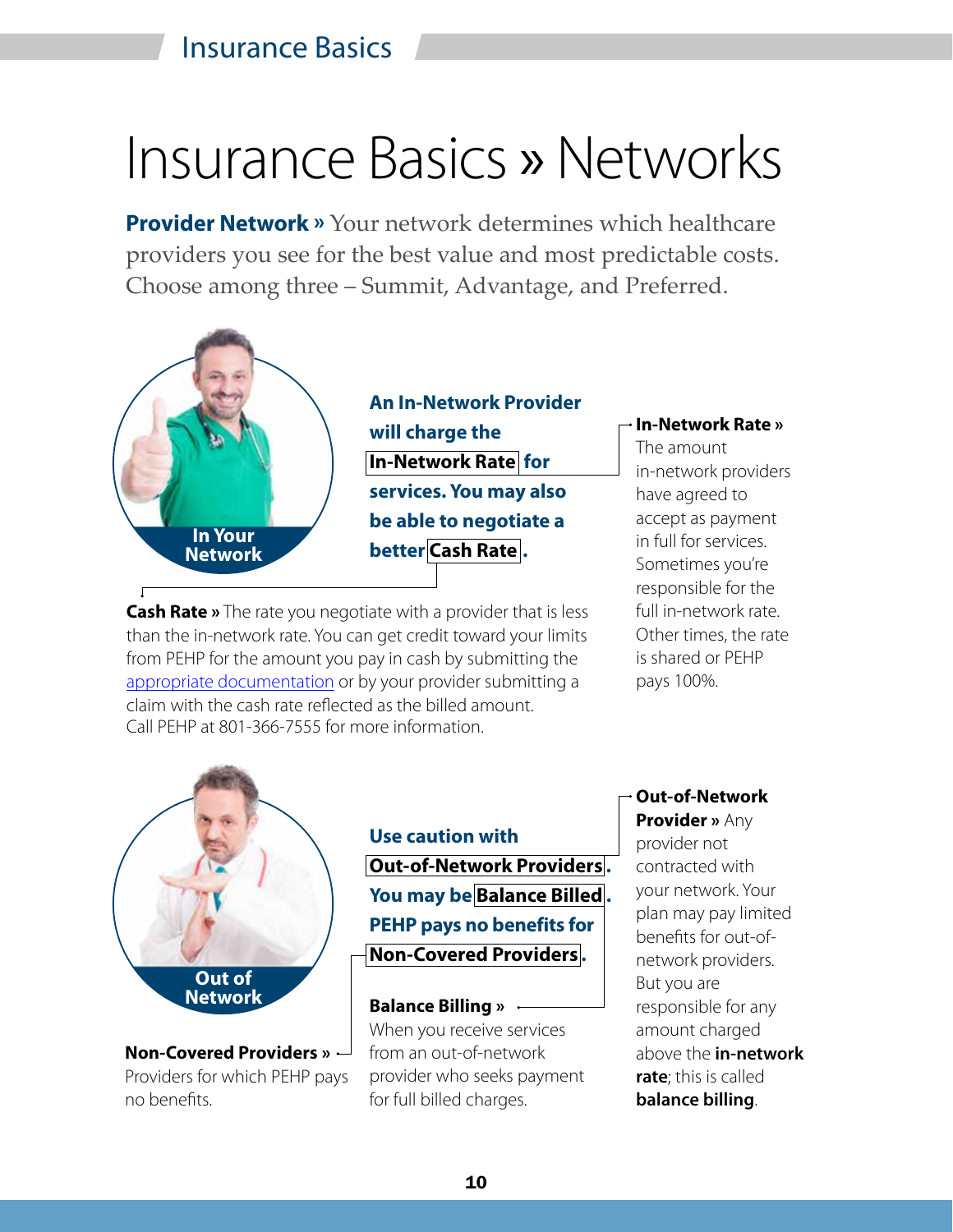# Medical Networks

## **Steward Health**, **MountainStar**, and **University of Utah Health Care**

providers and facilities. You can also see Advantage providers on the Summit network, but your benefits will pay less.

# **Participating Hospitals Participating Hospitals**

**Beaver County** Beaver Valley Hospital Milford Valley Memorial Hospital

**Box Elder County** Bear River Valley Hospital Brigham City Community Hospital

**Cache County** Cache Valley Hospital

**Carbon County** Castleview Hospital

**Davis County** Lakeview Hospital Davis Hospital

**Duchesne County** Uintah Basin Medical Center

**Garfield County** Garfield Memorial Hospital

**Grand County** Moab Regional Hospital

**Iron County** Cedar City Hospital

**Juab County** Central Valley Medical Center

**Kane County** Kane County Hospital

**Millard County** Delta Community Hospital Fillmore Community Hospital

**Salt Lake County** Huntsman Cancer Hospital Jordan Valley Hospital Jordan Valley Hospital - West Lone Peak Hospital

**Salt Lake County (cont.)** Primary Children's Medical Center Riverton Children's Unit St. Marks Hospital Salt Lake Regional Medical Center University of Utah Hospital University Orthopaedic Center

**San Juan County** Blue Mountain Hospital San Juan Hospital

**Sanpete County** Gunnison Valley Hospital Sanpete Valley Hospital

**Sevier County** Sevier Valley Hospital

**Summit County** Park City Medical Center

**Tooele County** Mountain West Medical Center

**Uintah County** Ashley Regional Medical Center

**Utah County** Mountain View Hospital Timpanogos Regional Hospital Mountain Point Medical Center

**Wasatch County** Heber Valley Medical Center

**Washington County** Dixie Regional Medical Center

**Weber County** Ogden Regional Medical Center

# Summit Advantage

# **Intermountain Healthcare (IHC)**

providers and facilities. You can also see Summit providers on the Advantage network, but your benefits will pay less.

**Beaver County** Beaver Valley Hospital Milford Valley Memorial Hospital

**Box Elder County** Bear River Valley Hospital

**Cache County** Logan Regional Hospital

**Carbon County** Castleview Hospital

**Davis County** Davis Hospital Intermountain Layton Hospital

**Duchesne County** Uintah Basin Medical Center

**Garfield County** Garfield Memorial Hospital

**Grand County** Moab Regional Hospital

**Iron County** Cedar City Hospital

**Juab County** Central Valley Medical Center

**Kane County** Kane County Hospital

**Millard County** Delta Community Hospital Fillmore Community Hospital

**Salt Lake County** Alta View Hospital Intermountain Medical Center The Orthopedic Specialty Hospital (TOSH) LDS Hospital

**Salt Lake County (cont.)** Primary Children's Medical Center Riverton Hospital

**San Juan County** Blue Mountain Hospital San Juan Hospital

**Sanpete County** Gunnison Valley Hospital Sanpete Valley Hospital

**Sevier County** Sevier Valley Hospital

**Summit County** Park City Medical Center

**Tooele County** Mountain West Medical Center

**Uintah County** Ashley Regional Medical Center

**Utah County** American Fork Hospital Orem Community Hospital Spanish Fork Hospital – coming 4/21 Utah Valley Hospital

**Wasatch County** Heber Valley Medical Center

**Washington County** Dixie Regional Medical Center

**Weber County** McKay-Dee Hospital

**Non-Covered Providers**

PEHP doesn't pay for any services from certain providers, even if you have an out-of-network benefit. **[See list of Non-Covered Providers](https://www.pehp.org/noncoveredproviders)**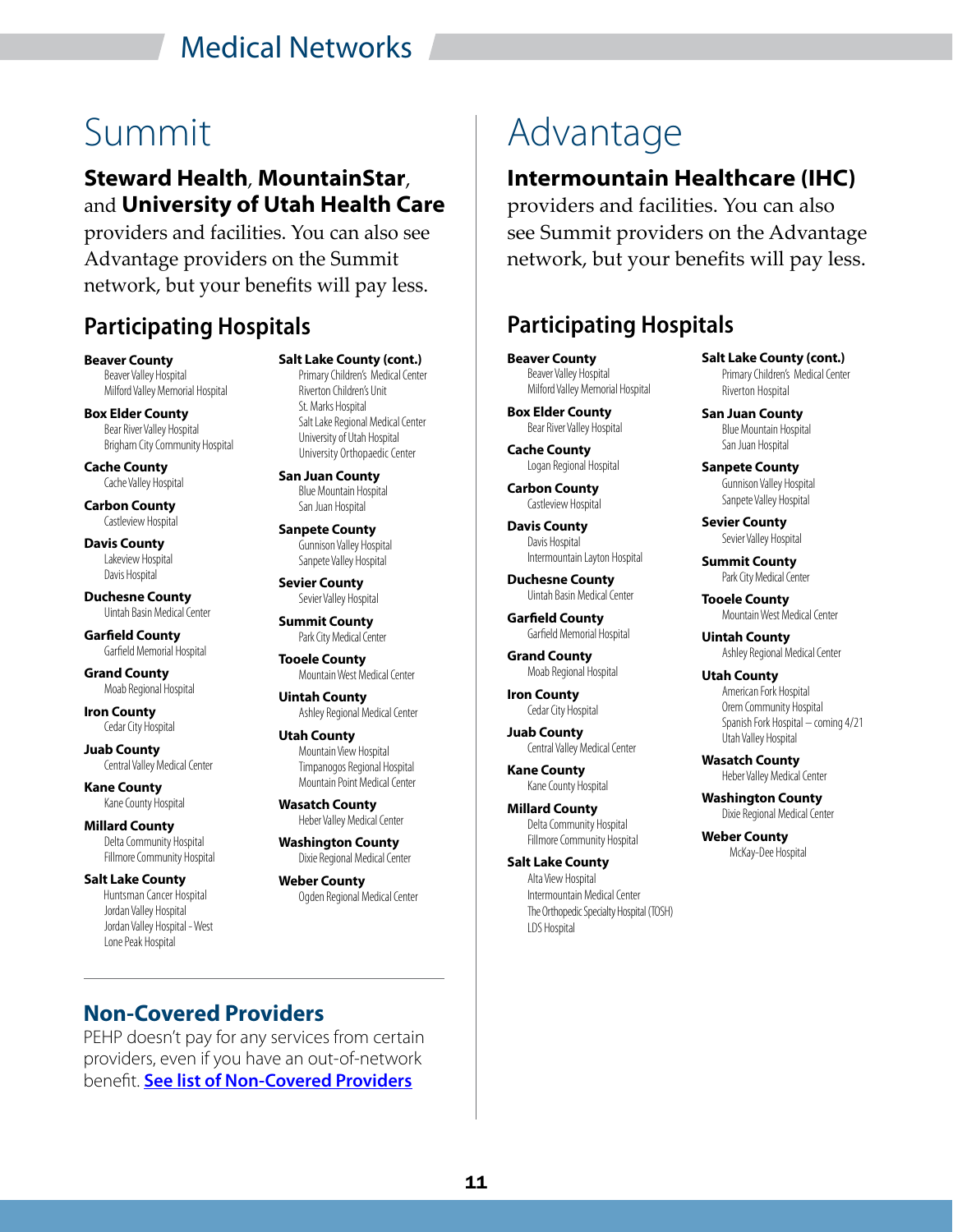# *Medical Benefits* **Gridden State University 2021-22 <b>»**



# MEDICAL BENEFITS GRID: WHAT YOU PAY

Refer to the Master Policy for specific criteria for the benefits listed below, as well as information on limitations and exclusions.

# STAR HSA

**Percentages indicate your share of PEHP's In-Network Rate.**

| ілін ізл<br>Summit & Advantage                                                                                                                            | <b>In-Network Provider</b>                                                                                                                                                                                        | Out-of-Network Provider*<br>Balance billing may apply                                                         |
|-----------------------------------------------------------------------------------------------------------------------------------------------------------|-------------------------------------------------------------------------------------------------------------------------------------------------------------------------------------------------------------------|---------------------------------------------------------------------------------------------------------------|
| <b>DEDUCTIBLES, PLAN MAXIMUMS, AND LIMITS</b>                                                                                                             |                                                                                                                                                                                                                   |                                                                                                               |
| <b>Plan year Deductible</b><br>Applies to Out-of-Pocket Maximum                                                                                           | Single plans: \$1,500<br>Double/family plans: \$3,000<br>One person or a combination can meet the \$3,000 double/family deductible                                                                                |                                                                                                               |
| Plan year Out-of-Pocket Maximum                                                                                                                           | Single plans: \$2,500<br>Double plans: \$5,000<br>Family plans: \$7,500<br>One person or a combination can meet the \$5,000 double maximum and one person or a combination can meet<br>the \$7,500 family maximum |                                                                                                               |
| <b>ANNUAL PREVENTIVE CARE</b>                                                                                                                             |                                                                                                                                                                                                                   |                                                                                                               |
| Preventive services allowed by Affordable Care Act<br>Annual physical exam, immunizations.<br>See full list at www.pehp.org/preventiveservices            | No charge                                                                                                                                                                                                         | 40% after deductible                                                                                          |
| <b>PROFESSIONAL SERVICES</b>                                                                                                                              |                                                                                                                                                                                                                   |                                                                                                               |
| PEHP e-Care                                                                                                                                               | Medical: \$10 co-pay per visit after<br>deductible                                                                                                                                                                | Not applicable                                                                                                |
| <b>PEHP Value Clinics</b>                                                                                                                                 | Medical: 20% after deductible                                                                                                                                                                                     | Not applicable                                                                                                |
| Primary Care Visits   Includes office surgeries and inpatient visits                                                                                      | 20% after deductible                                                                                                                                                                                              | 40% after deductible                                                                                          |
| Specialist Visits   Includes office surgeries and inpatient visits                                                                                        | 20% after deductible                                                                                                                                                                                              | 40% after deductible                                                                                          |
| <b>Surgery and Anesthesia</b>                                                                                                                             | 20% after deductible                                                                                                                                                                                              | 40% after deductible                                                                                          |
| <b>Emergency Room Specialist Visits</b>                                                                                                                   | 20% after deductible                                                                                                                                                                                              | 20% after deductible                                                                                          |
| Diagnostic Tests, Labs, X-rays                                                                                                                            | 20% after deductible                                                                                                                                                                                              | 40% after deductible                                                                                          |
| <b>Mental Health and Substance Abuse</b><br>No preauthorization required for outpatient service.<br>Inpatient services require preauthorization           | 20% after deductible                                                                                                                                                                                              | 40% after deductible                                                                                          |
| PRESCRIPTION DRUGS   All pharmacy benefits for The STAR Plan are subject to the deductible. For Drug Tier info, see the Covered Drug List at www.pehp.org |                                                                                                                                                                                                                   |                                                                                                               |
| 30-day Pharmacy<br>Retail only                                                                                                                            | Tier 1: \$10 co-pay<br>Tier 2: 25% of discounted cost.<br>\$25 minimum, no maximum co-pay<br>Tier 3: 50% of discounted cost.<br>\$50 minimum, no maximum co-pay                                                   | Plan pays up to the discounted cost,<br>minus the preferred co-pay, if<br>applicable. Member pays any balance |
| 90-day Pharmacy<br>Maintenance only                                                                                                                       | Tier 1: \$20 co-pay<br>Tier 2: 25% of discounted cost.<br>\$50 minimum, no maximum co-pay<br>Tier 3: 50% of discounted cost.<br>\$100 minimum, no maximum co-pay                                                  | Plan pays up to the discounted cost,<br>minus the preferred co-pay, if<br>applicable. Member pays any balance |

In- and Out-of-Network deductibles and Out-of-Pocket Maximums are combined and accumulate together.

\*Out-of-Network Providers may charge more than the In-Network Rate unless they have an agreement with you not to. Any amount above the In-Network Rate may be billed to you and will not count toward your deductible or Out-of-Pocket Maximum. You pay 20% of the In-Network Rate after Out-of-Pocket Maximum is met for Out-of-Network Providers.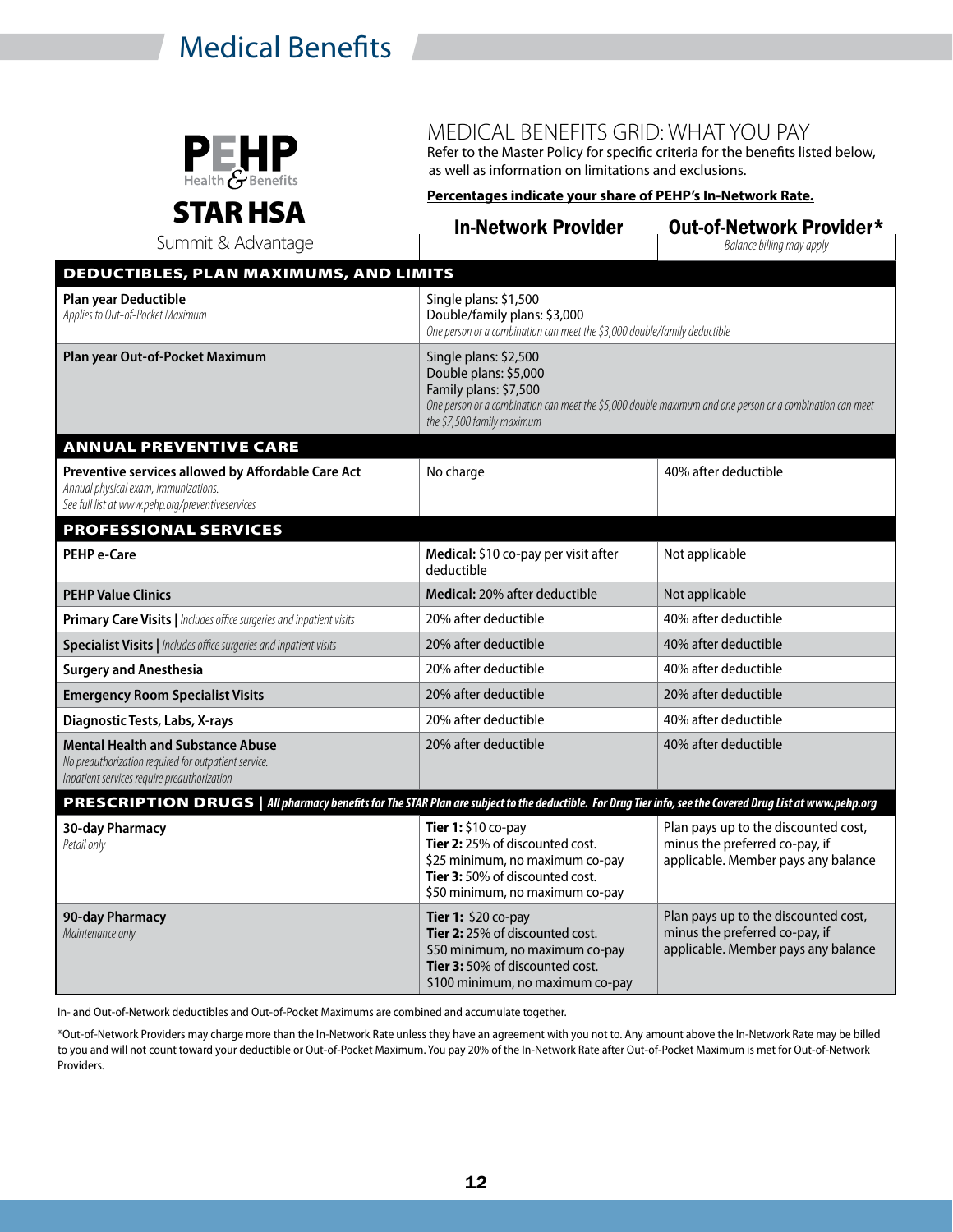# *Medical Benefits* **Gridden State University 2021-22 <b>»**

|                                                                                                                                                           | <b>In-Network Provider</b>                                                                                                                                                          | Out-of-Network Provider*<br>Balance billing may apply                                   |
|-----------------------------------------------------------------------------------------------------------------------------------------------------------|-------------------------------------------------------------------------------------------------------------------------------------------------------------------------------------|-----------------------------------------------------------------------------------------|
| PRESCRIPTION DRUGS   All pharmacy benefits for The STAR Plan are subject to the deductible. For Drug Tier info, see the Covered Drug List at www.pehp.org |                                                                                                                                                                                     |                                                                                         |
| <b>Specialty Medications, retail pharmacy</b><br>Up to 30-day supply                                                                                      | Tier A: 20%. No maximum co-pay<br>Tier B: 30%. No maximum co-pay                                                                                                                    | Plan pays up to discounted cost,<br>minus the applicable co-pay.<br>You pay any balance |
| <b>Specialty Medications, office/outpatient</b><br>Up to 30-day supply                                                                                    | Tier A: 20%. No maximum co-pay<br>Tier B: 30%. No maximum co-pay                                                                                                                    | Tier A: 40%. No maximum co-pay<br>Tier B: 50%. No maximum co-pay                        |
| Specialty Medications, through Home Health or Accredo<br>Up to 30-day supply                                                                              | Tier A: $20\%$ . \$150 maximum co-pay<br>Tier B: 30%. \$225 maximum co-pay<br>Tier C1: 10%. No maximum co-pay<br>Tier C2: 20%. No maximum co-pay<br>Tier C3: 30%. No maximum co-pay | Not covered                                                                             |
| <b>OUTPATIENT FACILITY SERVICES</b>                                                                                                                       |                                                                                                                                                                                     |                                                                                         |
| <b>Outpatient Facility and Ambulatory Surgical Center</b>                                                                                                 | 20% after deductible                                                                                                                                                                | 40% after deductible                                                                    |
| <b>Urgent Care Facility</b>                                                                                                                               | 20% after deductible                                                                                                                                                                | 40% after deductible                                                                    |
| <b>Emergency Room</b><br>Medical emergencies only, as determined by PEHP.<br>If admitted, inpatient facility benefit will be applied                      | 20% after deductible                                                                                                                                                                | 20% after deductible                                                                    |
| Ambulance (ground or air)<br>Medical emergencies only, as determined by PEHP                                                                              | 20% after deductible                                                                                                                                                                |                                                                                         |
| Diagnostic Tests, Labs, X-rays                                                                                                                            | 20% after deductible                                                                                                                                                                | 40% after deductible                                                                    |
| <b>Chemotherapy, Radiation, and Dialysis</b><br>Dialysis from out-of-network provider requires Preauthorization                                           | 20% after deductible                                                                                                                                                                | 40% after deductible                                                                    |
| <b>Physical and Occupational Therapy</b><br>Outpatient - Up to 20 combined visits per plan year.                                                          | 20% after deductible                                                                                                                                                                | 40% after deductible                                                                    |
| <b>INPATIENT FACILITY SERVICES</b>                                                                                                                        |                                                                                                                                                                                     |                                                                                         |
| <b>Medical &amp; Surgical</b><br>All out-of-network facilities and some in-network facilities require preathorization.<br>See Master Policy for details   | 20% after deductible                                                                                                                                                                | 40% after deductible                                                                    |
| <b>Skilled Nursing Facility</b><br>Non-custodial. Up to 60 days per plan year. Requires preauthorization                                                  | 20% after deductible                                                                                                                                                                | 40% after deductible                                                                    |
| Hospice                                                                                                                                                   | 20% after deductible                                                                                                                                                                | 40% after deductible                                                                    |
| <b>Rehabilitation</b><br>Up to 45 days per plan year. Requires preauthorization                                                                           | 20% after deductible                                                                                                                                                                | 40% after deductible                                                                    |
| Mental Health & Substance Abuse<br>Requires Preauthorization                                                                                              | 20% after deductible                                                                                                                                                                | 40% after deductible                                                                    |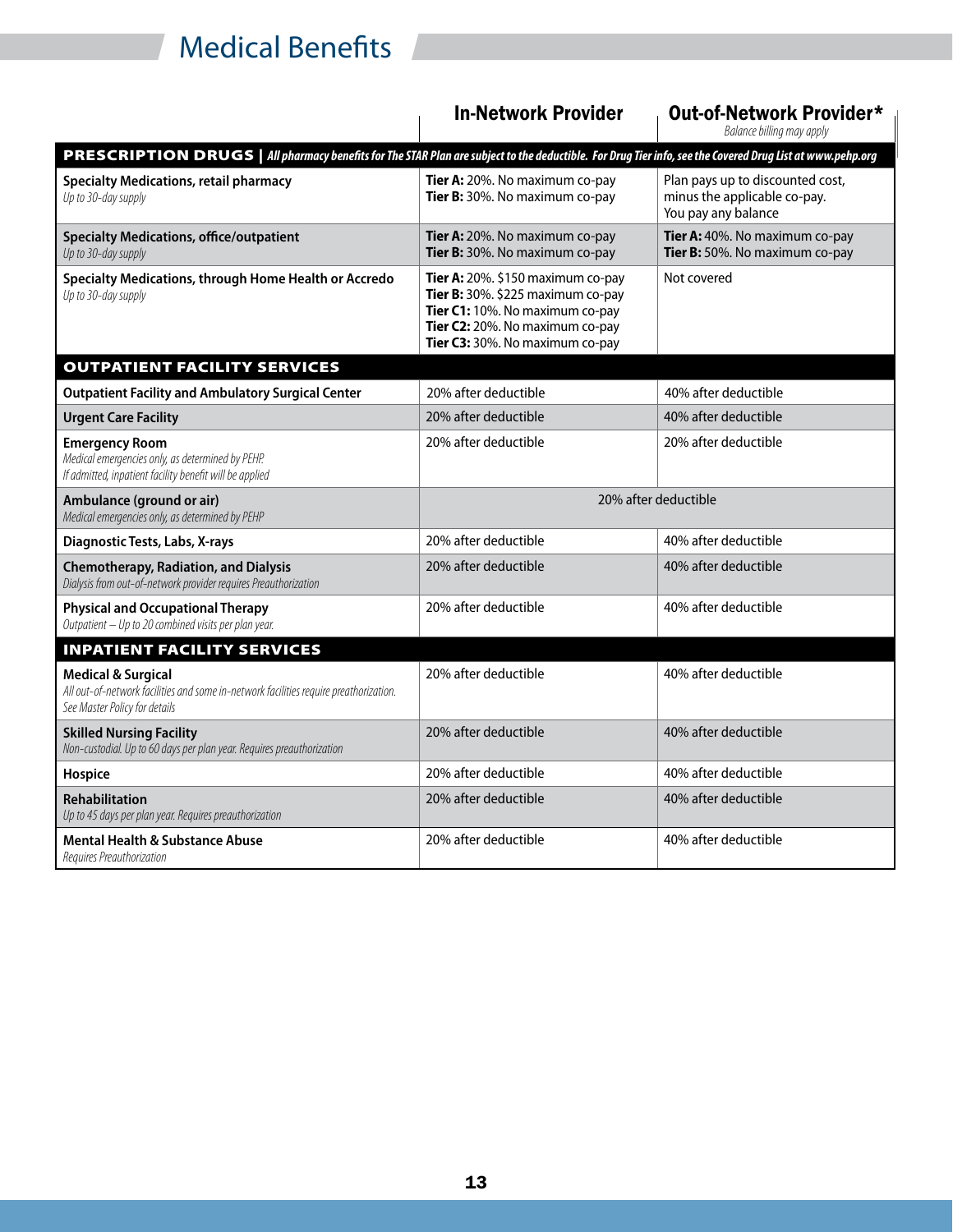# *Medical Benefits* **Gridden State University 2021-22 <b>»**

### In-Network Provider <sub>Dut-of-Network Provider\*</sub>

*Balance billing may apply*

| <b>MISCELLANEOUS SERVICES</b>                                                                                                                         |                                                                                           |                      |
|-------------------------------------------------------------------------------------------------------------------------------------------------------|-------------------------------------------------------------------------------------------|----------------------|
| <b>Adoption</b>   See Master Policy for benefit limits                                                                                                | 20% after deductible, up to \$4,000 per adoption<br>or up to \$4,000 per lifetime for ART |                      |
| <b>Allergy Serum</b>                                                                                                                                  | 20% after deductible                                                                      | 40% after deductible |
| <b>Chiropractic care   Up to 10 visits per plan year</b>                                                                                              | 20% after deductible                                                                      | Not covered          |
| <b>Durable Medical Equipment</b><br>Some DME requires preauthorization. Visit www.pehp.org for complete list.<br>See Master Policy for benefit limits | 20% after deductible<br>Summit Network: Alpine Home Medical                               | 40% after deductible |
| <b>Medical Supplies</b><br>See Master Policy for benefit limits                                                                                       | 20% after deductible                                                                      | 40% after deductible |
| <b>Home Health/Skilled Nursing</b><br>Up to 60 visits per plan year                                                                                   | 20% after deductible                                                                      | 40% after deductible |
| <b>Injections</b><br>Includes allergy injections. See above for allergy serum                                                                         | 20% after deductible                                                                      | 40% after deductible |
| <b>Infertility Services</b>   Select services only. See Master Policy for details.                                                                    | 50% after deductible                                                                      | 70% after deductible |
| <b>Temporomandibular Joint Dysfunction</b><br>Non-surgical. Up to \$1,000 lifetime maximum                                                            | 50% after deductible                                                                      | 70% after deductible |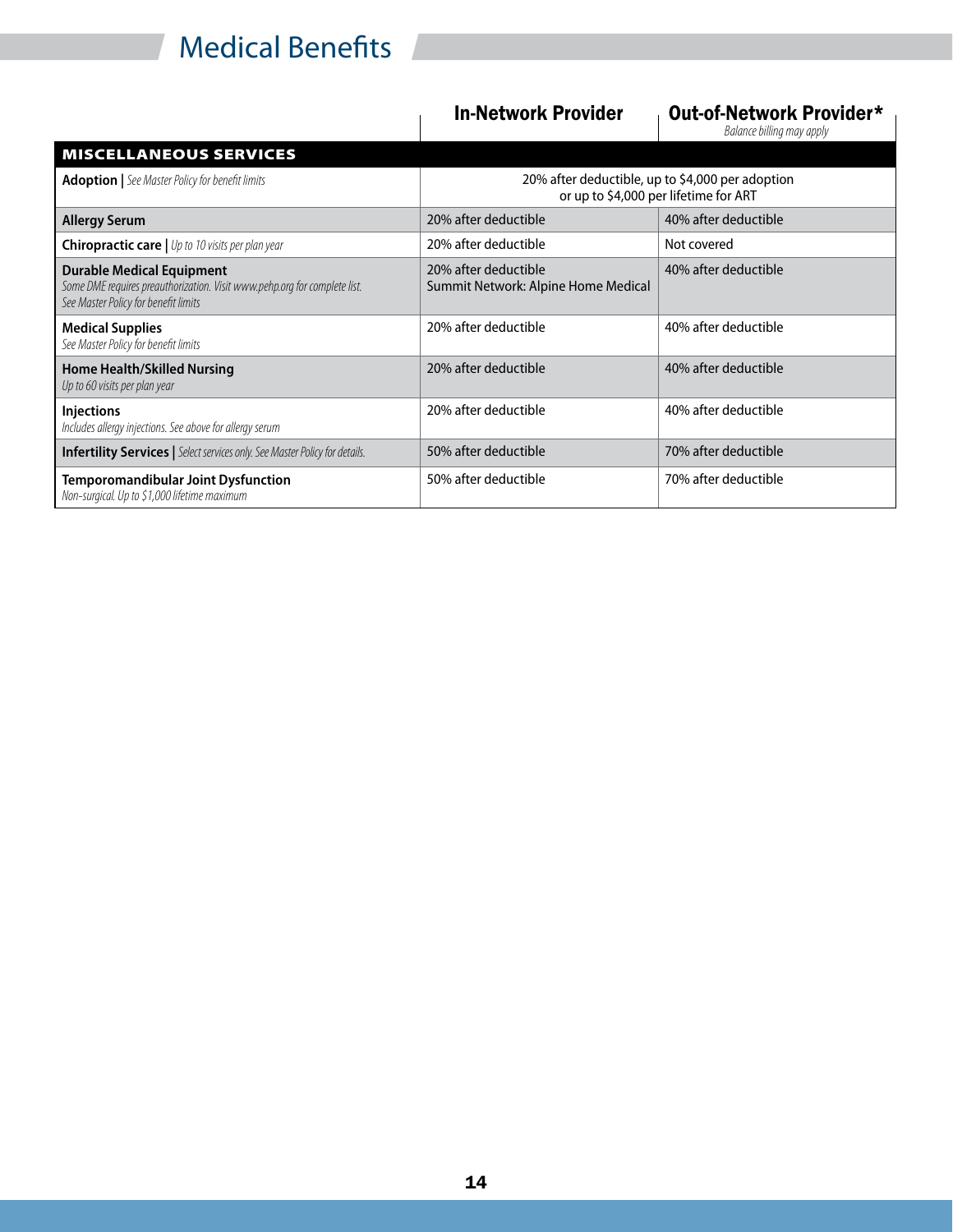# **Medical Benefits Gridden State University 2021-22**  $\bullet$  **9**



### MEDICAL BENEFITS GRID: WHAT YOU PAY

Refer to the Master Policy for specific criteria for the benefits listed below, as well as information on limitations and exclusions.

Traditional (Non-HSA)

### **Percentages indicate your share of PEHP's In-Network Rate.**

| Summit & Advantage                                                                                                                             | <b>In-Network Provider</b>                                                                                                                                                        | <b>Out-of-Network Provider*</b><br>Balance billing may apply                                                  |
|------------------------------------------------------------------------------------------------------------------------------------------------|-----------------------------------------------------------------------------------------------------------------------------------------------------------------------------------|---------------------------------------------------------------------------------------------------------------|
| DEDUCTIBLES, PLAN MAXIMUMS, AND LIMITS                                                                                                         |                                                                                                                                                                                   |                                                                                                               |
| Plan year Deductible<br>Does not apply to Out-of-Pocket Maximum                                                                                | Single plans: \$350<br>Double/family plans: \$350 per person, \$700 per family<br>One person cannot meet more than \$350                                                          |                                                                                                               |
| Plan year Out-of-Pocket Maximum<br>Please refer to the Master Policy for exceptions to the out-of-pocket maximum.                              | Single plans: \$3,000<br>Double plans: \$3,000 per person, \$6,000 per double<br>Family plans: \$3,000 per person, \$9,000 per family<br>One person cannot meet more than \$3,000 |                                                                                                               |
| <b>ANNUAL PREVENTIVE CARE</b>                                                                                                                  |                                                                                                                                                                                   |                                                                                                               |
| Preventive services allowed by Affordable Care Act<br>Annual physical exam, immunizations.<br>See full list at www.pehp.org/preventiveservices | No charge                                                                                                                                                                         | 40% after deductible                                                                                          |
| <b>PROFESSIONAL SERVICES</b>                                                                                                                   |                                                                                                                                                                                   |                                                                                                               |
| <b>PEHP e-Care</b>                                                                                                                             | Medical: \$10 co-pay per visit                                                                                                                                                    | Not applicable                                                                                                |
| <b>PEHP Value Clinics</b>                                                                                                                      | \$10 co-pay per visit                                                                                                                                                             | Not applicable                                                                                                |
| Primary Care Visits   Includes office surgeries and inpatient visits                                                                           | \$25 co-pay per visit                                                                                                                                                             | 40% after deductible                                                                                          |
|                                                                                                                                                | IHC: \$35 co-pay per visit for Summit<br>network                                                                                                                                  |                                                                                                               |
|                                                                                                                                                | <b>University of Utah Medical Group:</b><br>\$35 co-pay per visit                                                                                                                 |                                                                                                               |
| Specialist Visits   Includes office surgeries and inpatient visits                                                                             | \$35 co-pay per visit                                                                                                                                                             | 40% after deductible                                                                                          |
|                                                                                                                                                | IHC: \$45 co-pay per visit for Summit<br>network                                                                                                                                  |                                                                                                               |
|                                                                                                                                                | <b>University of Utah Medical Group:</b><br>\$45 co-pay per visit                                                                                                                 |                                                                                                               |
| <b>Surgery and Anesthesia</b>                                                                                                                  | 20% after deductible                                                                                                                                                              | 40% after deductible                                                                                          |
| <b>Emergency Room Specialist Visits</b>                                                                                                        | \$35 co-pay per visit                                                                                                                                                             | \$35 co-pay per visit                                                                                         |
| Diagnostic Tests, Labs, X-rays                                                                                                                 | 20% after deductible                                                                                                                                                              | 40% after deductible                                                                                          |
| <b>Mental Health and Substance Abuse</b>                                                                                                       | \$35 co-pay per visit                                                                                                                                                             | 40% after deductible                                                                                          |
| No preauthorization required for outpatient service.<br>Inpatient services require preauthorization                                            | <b>University of Utah Medical Group:</b><br>\$45 co-pay per visit                                                                                                                 |                                                                                                               |
| PRESCRIPTION DRUGS   For Drug Tier info, see the Covered Drug List at www.pehp.org                                                             |                                                                                                                                                                                   |                                                                                                               |
| 30-day Pharmacy<br>Retail only                                                                                                                 | Tier $1:$ \$10 co-pay<br>Tier 2: 25% of discounted cost.<br>\$25 minimum, no maximum co-pay<br>Tier 3: 50% of discounted cost.<br>\$50 minimum, no maximum co-pay                 | Plan pays up to the discounted cost,<br>minus the preferred co-pay, if<br>applicable. Member pays any balance |
| 90-day Pharmacy<br>Maintenance only                                                                                                            | Tier 1: \$20 co-pay<br>Tier 2: 25% of discounted cost.<br>\$50 minimum, no maximum co-pay<br>Tier 3: 50% of discounted cost.<br>\$100 minimum, no maximum co-pay                  | Plan pays up to the discounted cost,<br>minus the preferred co-pay, if<br>applicable. Member pays any balance |

In- and Out-of-Network deductibles and Out-of-Pocket Maximums are combined and accumulate together.

\*Out-of-Network Providers may charge more than the In-Network Rate unless they have an agreement with you not to. Any amount above the In-Network Rate may be billed to you and will not count toward your deductible or Out-of-Pocket Maximum. You pay 20% of the In-Network Rate after Out-of-Pocket Maximum is met for Out-of-Network Providers.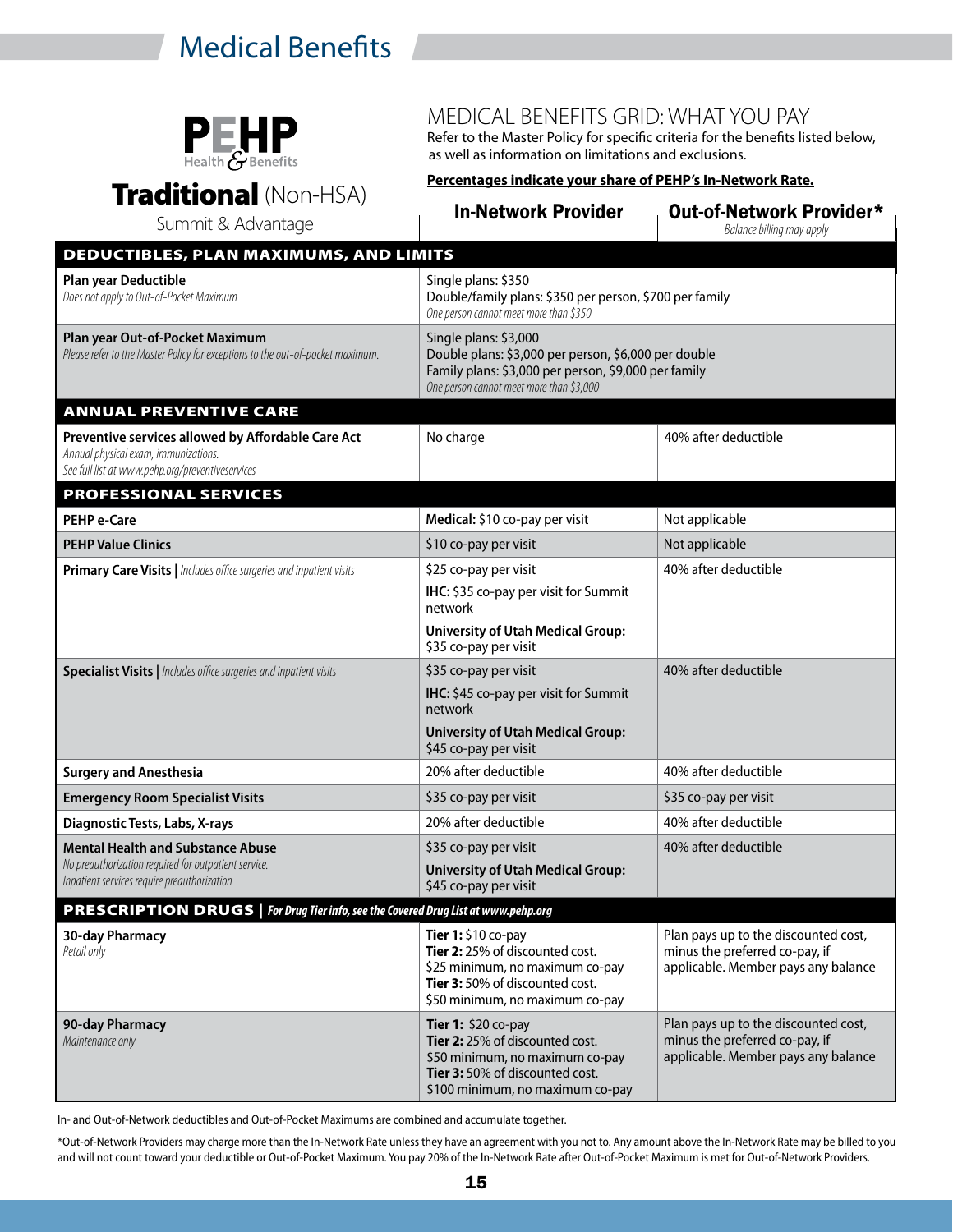# **Medical Benefits Gridden State University 2021-22**  $\bullet$  **9**

|                                                                                                                                                         | <b>In-Network Provider</b>                                                                                                                                                      | <b>Out-of-Network Provider*</b><br>Balance billing may apply                                             |
|---------------------------------------------------------------------------------------------------------------------------------------------------------|---------------------------------------------------------------------------------------------------------------------------------------------------------------------------------|----------------------------------------------------------------------------------------------------------|
| <b>SPECIALTY DRUGS</b>   For Drug Tier info, see the Covered Drug List at www.pehp.org                                                                  |                                                                                                                                                                                 |                                                                                                          |
| <b>Specialty Medications, retail pharmacy</b><br>Up to 30-day supply                                                                                    | Tier A: 20%. No maximum co-pay<br>Tier B: 30%. No maximum co-pay                                                                                                                | Plan pays up to discounted cost,<br>minus the applicable co-pay.<br>You pay any balance                  |
| <b>Specialty Medications, office/outpatient</b><br>Up to 30-day supply                                                                                  | Tier A: 20% after deductible.<br>No maximum co-pay<br>Tier B: 30% after deductible.<br>No maximum co-pay                                                                        | Tier A: 40% after deductible.<br>No maximum co-pay<br>Tier B: 50% after deductible.<br>No maximum co-pay |
| Specialty Medications, through Home Health or Accredo<br>Up to 30-day supply                                                                            | Tier A: 20%. \$150 maximum co-pay<br>Tier B: 30%. \$225 maximum co-pay<br>Tier C1: 10%. No maximum co-pay<br>Tier C2: 20%. No maximum co-pay<br>Tier C3: 30%. No maximum co-pay | Not covered                                                                                              |
| <b>OUTPATIENT FACILITY SERVICES</b>                                                                                                                     |                                                                                                                                                                                 |                                                                                                          |
| <b>Outpatient Facility and Ambulatory Surgical Center</b>                                                                                               | 20% after deductible                                                                                                                                                            | 40% after deductible                                                                                     |
| <b>Urgent Care Facility</b>                                                                                                                             | \$45 co-pay per visit                                                                                                                                                           | 40% after deductible                                                                                     |
| <b>Emergency Room</b><br>Medical emergencies only, as determined by PEHP.<br>If admitted, inpatient facility benefit will be applied                    | 20% of In-Network Rate,<br>minimum \$150 co-pay per visit                                                                                                                       | 20% of In-Network Rate,<br>minimum \$150 co-pay per visit                                                |
| Ambulance (ground or air)<br>Medical emergencies only, as determined by PEHP                                                                            | 20% after deductible                                                                                                                                                            |                                                                                                          |
| Diagnostic Tests, Labs, X-rays - Minor<br>For each test allowing \$350 or less, when the only services performed are diagnostic<br>testing              | 20% after deductible                                                                                                                                                            | 40% after deductible                                                                                     |
| <b>Chemotherapy, Radiation, and Dialysis</b><br>Dialysis from out-of-network provider requires Preauthorization                                         | 20% after deductible                                                                                                                                                            | 40% after deductible                                                                                     |
| <b>Physical and Occupational Therapy</b><br>Outpatient - Up to 20 combined visits per plan year.                                                        | Applicable co-pay per visit                                                                                                                                                     | 40% after deductible                                                                                     |
| <b>INPATIENT FACILITY SERVICES</b>                                                                                                                      |                                                                                                                                                                                 |                                                                                                          |
| <b>Medical &amp; Surgical</b><br>All out-of-network facilities and some in-network facilities require preathorization.<br>See Master Policy for details | 20% after deductible                                                                                                                                                            | 40% after deductible                                                                                     |
| <b>Skilled Nursing Facility</b><br>Non-custodial. Up to 60 days per plan year. Requires preauthorization                                                | 20% after deductible                                                                                                                                                            | 40% after deductible                                                                                     |
| Hospice                                                                                                                                                 | 20% after deductible                                                                                                                                                            | 40% after deductible                                                                                     |
| Rehabilitation<br>Up to 45 days per plan year. Requires preauthorization                                                                                | 20% after deductible                                                                                                                                                            | 40% after deductible                                                                                     |
| <b>Mental Health &amp; Substance Abuse</b><br>Requires Preauthorization                                                                                 | 20% after deductible                                                                                                                                                            | 40% after deductible                                                                                     |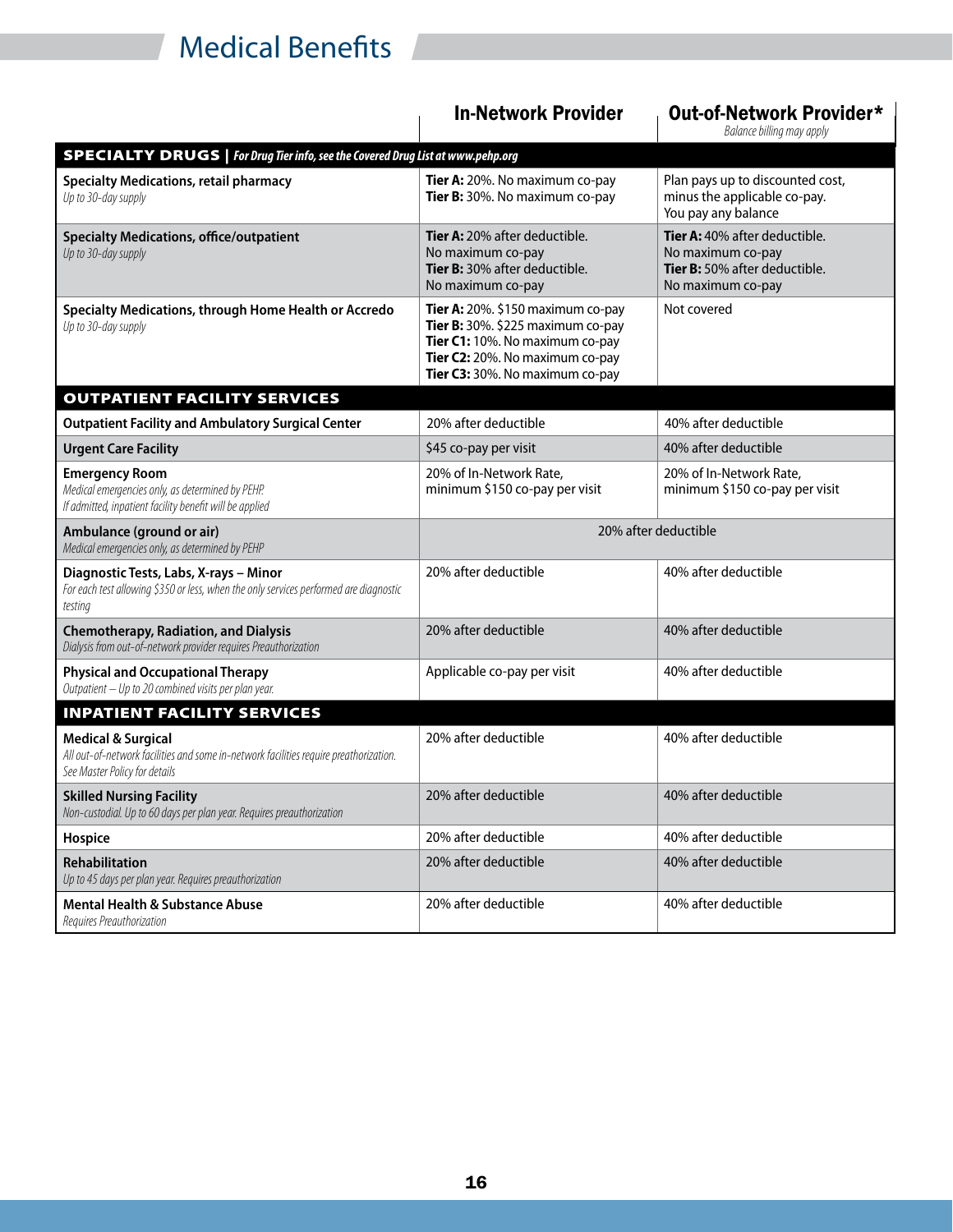# **Medical Benefits Gridden State University 2021-22**  $\bullet$  **9**

### In-Network Provider <sub>Dut-of-Network Provider\*</sub>

*Balance billing may apply*

| <b>MISCELLANEOUS SERVICES</b>                                                                                                                         |                                                                                           |                      |
|-------------------------------------------------------------------------------------------------------------------------------------------------------|-------------------------------------------------------------------------------------------|----------------------|
| <b>Adoption</b>   See Master Policy for benefit limits                                                                                                | 20% after deductible, up to \$4,000 per adoption<br>or up to \$4,000 per lifetime for ART |                      |
| <b>Allergy Serum</b>                                                                                                                                  | 20% after deductible                                                                      | 40% after deductible |
| <b>Chiropractic care   Up to 10 visits per plan year</b>                                                                                              | Applicable office co-pay per visit                                                        | Not covered          |
| <b>Durable Medical Equipment</b><br>Some DME requires preauthorization. Visit www.pehp.org for complete list.<br>See Master Policy for benefit limits | 20% after deductible<br>Summit Network: Alpine Home Medical                               | 40% after deductible |
| <b>Medical Supplies</b><br>See Master Policy for benefit limits                                                                                       | 20% after deductible                                                                      | 40% after deductible |
| <b>Home Health/Skilled Nursing</b><br>Up to 60 visits per plan year                                                                                   | 20% after deductible                                                                      | 40% after deductible |
| <b>Injections</b><br>Includes allergy injections. See above for allergy serum                                                                         | 20% after deductible                                                                      | 40% after deductible |
| <b>Infertility Services**</b>   Select services only. See Master Policy for details                                                                   | 50% after deductible                                                                      | 70% after deductible |
| Temporomandibular Joint Dysfunction**<br>Non-surgical. Up to \$1,000 lifetime maximum. See Master Policy for details                                  | 50% after deductible                                                                      | 70% after deductible |

\*\* Does not apply to the out-of-pocket maximum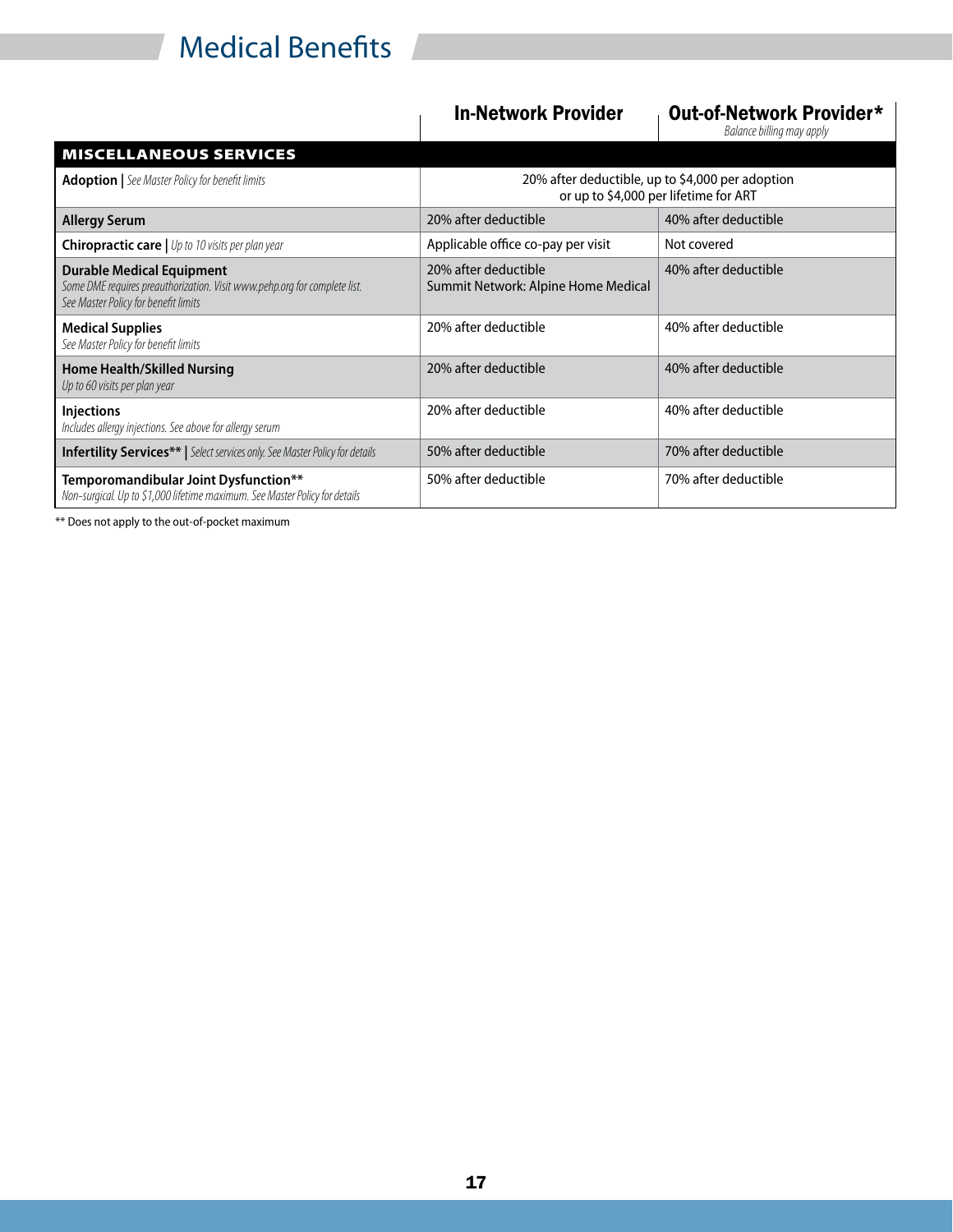# PEHP FLEX\$

# **Time to Get Serious About Reducing Out-of-Pocket Costs »**

At open enrollment, you agree to set aside a portion of your pre-tax salary for the year to pay eligible expenses. PEHP offers two types of FLEX\$: healthcare and dependent day care. Enroll in one or both.

# **Plan Year Contribution Limits**

- » Up to \$2,750 for healthcare expenses (May adjust annually for inflation)
- » Up to \$5,000 for dependent day care expenses (you and your spouse combined)

# **How You Contribute**

- » Your contributions are withheld from your paycheck pre-tax. The total amount you contribute is evenly divided among pay periods.
- » The total amount you choose to withhold for healthcare expenses is immediately available as soon as you begin FLEX\$.

# **You Can't Have an HSA**

You can't contribute to a health savings account (HSA) while you're enrolled in healthcare FLEX\$. However, you may have a dependent day care FLEX\$ and/or a limited FSA and contribute to an HSA.

# **New in 2020**

In response to the COVID-19 pandemic, the IRS has added to its HSA covered services list:

- » Over-the-counter medications no longer require a prescription.
- » E-care and other remote service expenses are covered at 100% before deductible.
- » Mentrual care products are now considered an qualified medical expense.

# **FLEX\$ Timeline**

**Eligible FLEX\$ expenses must be incurred between July 1, 2021 and September 15, 2022. You must submit claims by September 30, 2022.**

# **Dependent Day Care FLEX\$**

- » Available for STAR and traditional plans.
- » Can be added within 60 days of a qualifying event (as daycare needs change).
- » Up to \$5,000 dependent daycare expenses (you and your spouse).
- » Dollars are deducted from your paycheck and become available when PEHP receives the funds.

# **Learn More**

Contact PEHP FLEX\$: 801-366-7503 or 800-753-7703; email: flex@pehp.org. See instructions below to download the PEHP FLEX\$ brochure or email publications@pehp.org to request a copy.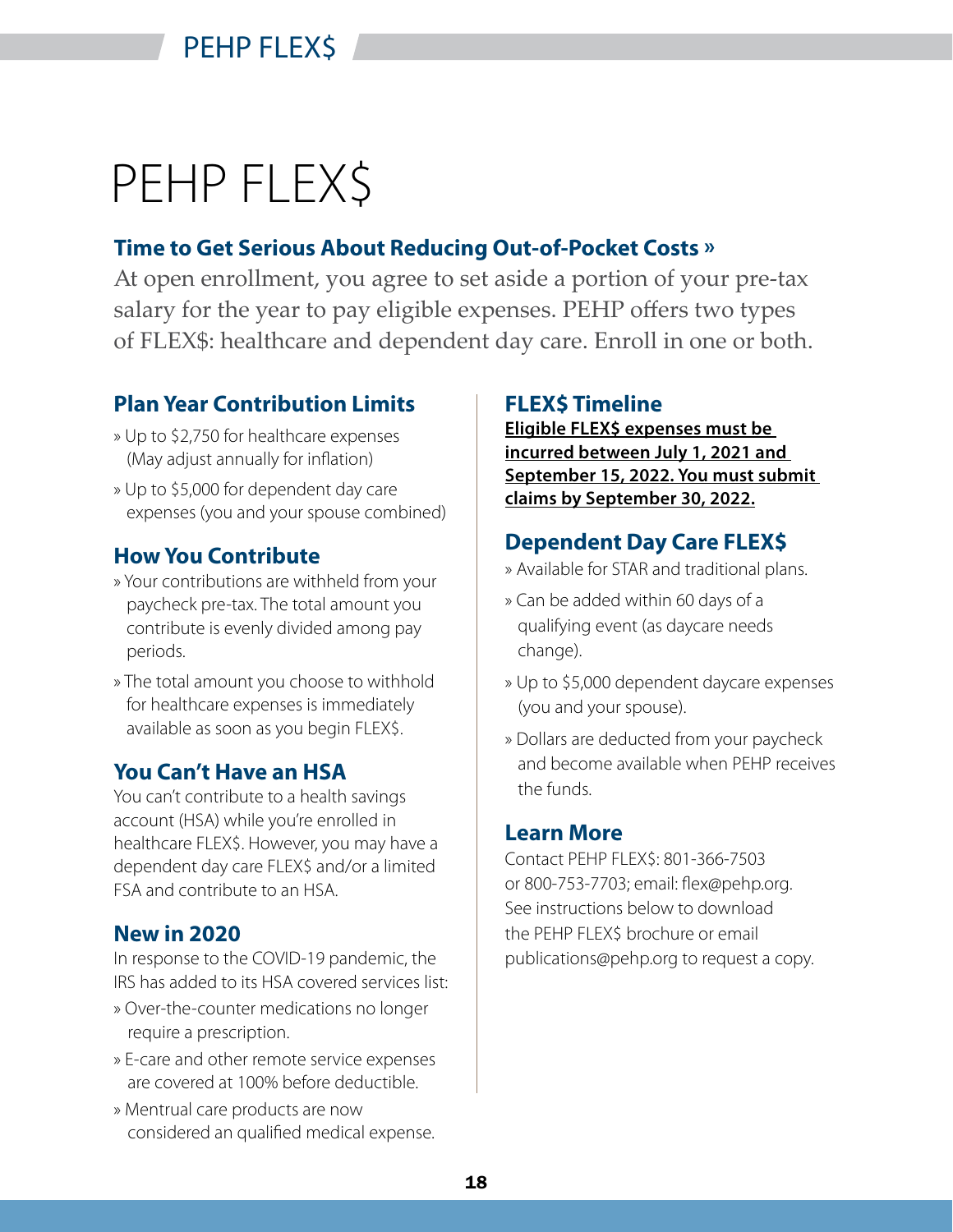# PEHP Limited FLEX\$

# **Enrolling in a Limited FSA**

If you are enrolled in The STAR Plan, you can also choose to enroll in a Limited Purpose Flexible Spending Account. This is a tax savings account.

The pre-tax monies you choose to fund this account can be used for eligible dental and vision expenses, and after you have met The STAR Plan deductible you can use these funds for eligible medical expenses.

# **Plan Year Contribution Limits**

» Up to \$2,750 for dental and vision expenses (May adjust annually for inflation)

# **How You Contribute**

- » Your contributions are withheld from your paycheck pre-tax. The total amount you contribute is evenly divided among pay periods.
- » The total amount you choose to withhold for dental and vision expenses is immediately available as soon as you begin FLEX\$

# **New in 2020**

In response to the COVID-19 pandemic, the IRS has added to its HSA covered services list:

- » Over-the-counter medications no longer require a prescription.
- » E-care and other remote service expenses are covered at 100% before deductible.
- » Mentrual care products are now considered an qualified medical expense.

# **You Can Have an HSA**

Unlike a healthcare FLEX\$ account, a Limited FLEX\$ account allows you to contribute to a health savings account (HSA) while you're enrolled. You may have a dependent day care FLEX\$ and contribute to an HSA also.

## **FLEX\$ Timeline**

**Eligible FLEX\$ expenses must be incurred between July 1, 2021 and September 15, 2022. You must submit claims by September 30, 2022.**

## **Remember**

The funds in this account are use or lose. The maximum you can deposit is \$2,750 for the plan year. Remember, as an enrollee in the STAR Plan, you are also enrolled in the Health Savings Account (HSA).

## **Learn More**

Contact PEHP FLEX\$: 801-366-7503 or 800-753-7703; email: flex@pehp.org. See instructions below to download the PEHP FLEX\$ brochure or email publications@pehp.org to request a copy.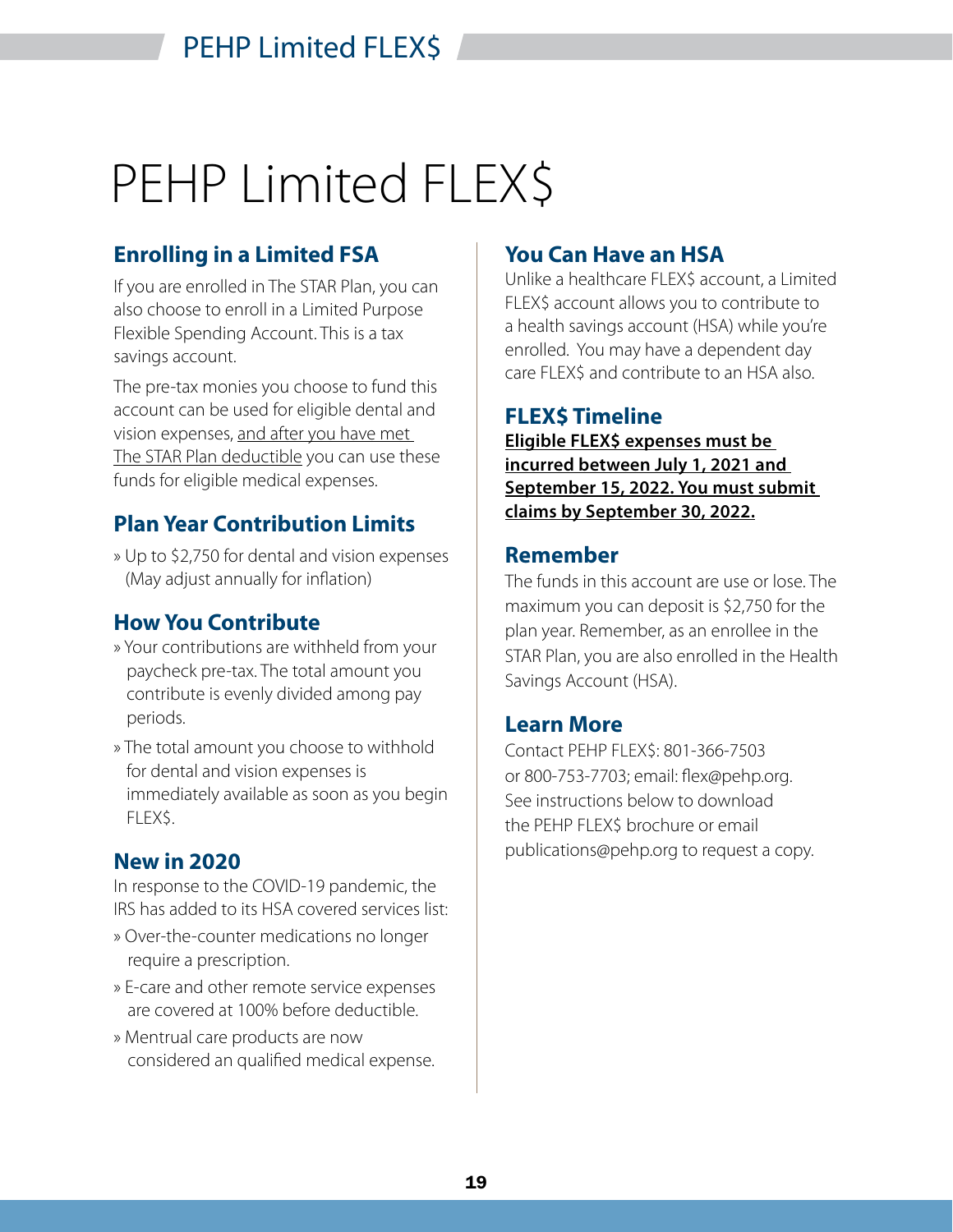# **For Members Enrolled in Medicare Part A and Part B**

# HRA

**Health Reimbursement Arrangement »** Enroll in the STAR HSA Plan and receive employer-paid fund reimburses you for qualified medical expenses for you and your dependents.

# **Participation**

You may participate in the HRA if you are an active employee age 65 and older and enrolled in Medicare Part A and Part B. Please contact the Weber State University human resource team for enrollment.

## **Contributions**

Weber State makes all deposits into your HRA – \$33.09 per pay period for single plans, \$66.18 per pay period for double and family plans. HRA rules do not allow you to contribute.

# **Benefits Eligibility**

You, your spouse, your dependent(s), and your children under age 27 are eligible to receive benefits from the account (see IRS Publication 969 for additional details). Health-related expenses must be incurred on or after the date you are enrolled in the HRA.

# **Using Your HRA**

PEHP will issue you a healthcare MasterCard from which to pay medical expenses. Or, you can submit claims and be reimbursed from your HRA. Any money remaining in the account continues to roll over from year-toyear. (Note: limitations apply in the event of your termination from your employer or in the event of your death.) Keep your detailed receipts as you will be required to provide documentation for all payments made with your card.

### **Learn More**

For more information, call the PEHP FLEX\$ Department at 801-366-7503 or 800-753-7703. Or, go to www.irs.org and download Publication 969, *Health Savings Accounts and Other Tax-Favored Health Plans* and Publication 502, *Medical and Dental Expenses.*

**Eligible expenses** include common medical, dental, and vision services. **See the next page for some common examples**. For a comprehensive list of eligible expenses, see IRS Publication 502, *Medical and Dental Expenses*.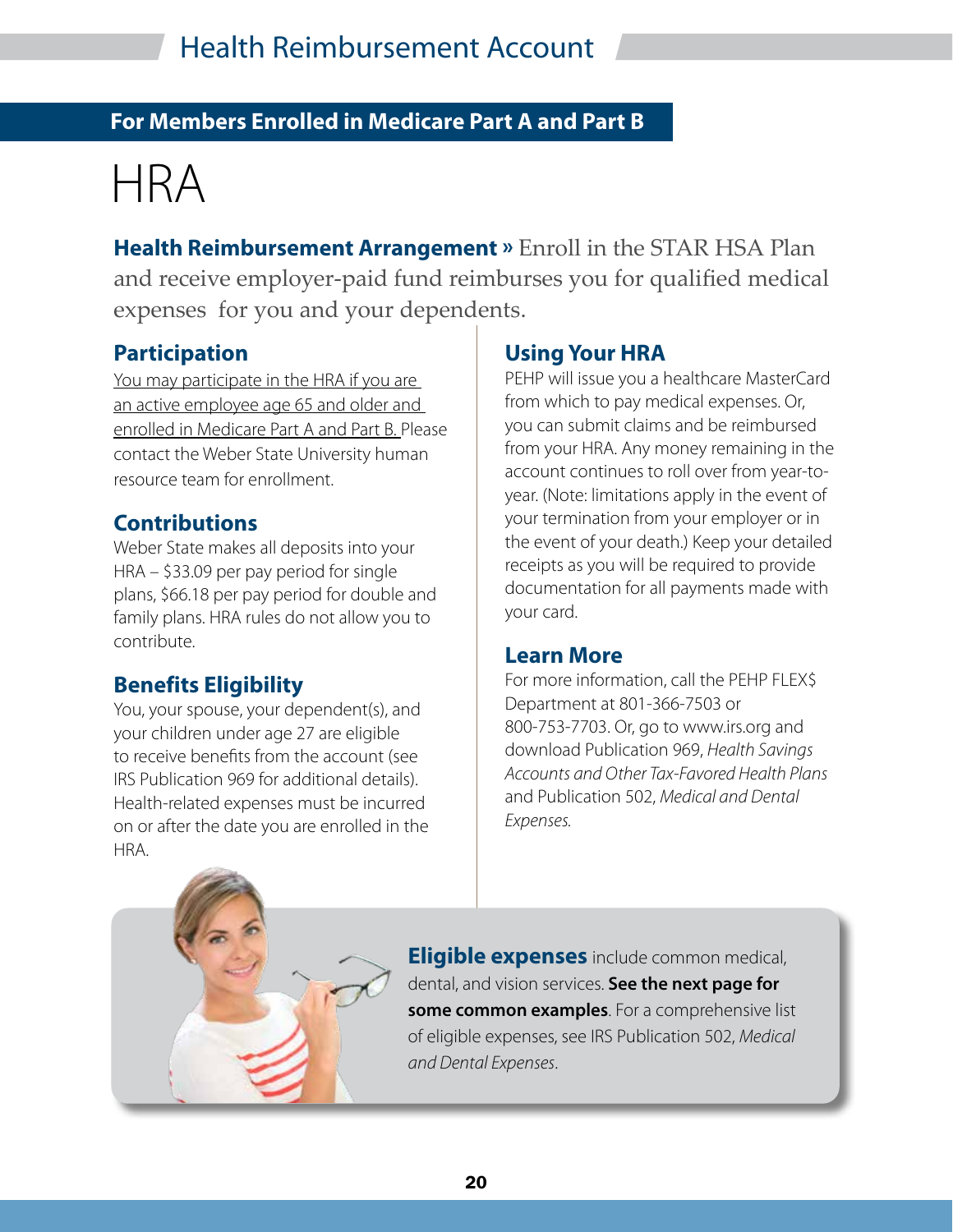# Health Reimbursement Account

# **Examples of Eligible Expenses**

# Examples of Eligible Expenses: Expenses Requiring



Medical Expenses

- » Alcohol & drug treatment programs
- » Band-Aids, bandages & gauze pads
- » Body scan diagnostic or screening tests
- » Cold/hot packs for injuries
- » Cold, flu medicine, cough drops & throat lozenges
- » Condoms & spermicidal foam
- » First aid cream & antibacterial ointment
- » Hearing aids & batteries
- » Infertility treatment
- » Menstrual care products
- » Orthodontia (copy of contract required)
- » Orthotics
- » Over-the-counter medications
- » Prescription drugs
- » Routine physical exams
- » Nasal strips
- » Sunburn ointment or cream
- » Thermometers



## Dental Expenses

- » Bridge
- » Co-payment
- » Crown
- » Deductible
- » Denture
- » Orthodontia



## Vision Expenses

- » Contact lenses
- » Contact lens solution
- » Eye exam
- » Eyeglasses
- » Laser surgery

### For a complete list, visit www.irs.gov.

# a Doctor's Note:

- » Massage therapy
- » Sunglasses
- » Weight loss drugs & programs for treatment of a specific disease

## Non-eligible Expenses:

- » Aromatherapy
- » Botox
- » Contact lens service agreement or insurance
- » Cosmetic procedures & surgery
- » Dental service agreement
- » Face cream, suntan lotion & moisturizers
- » Health club dues and gym memberships
- » Insurance premiums
- » Electrolysis or hair removal
- » Oral supplies and electric toothbrushes
- » Payments for services performed outside the current plan year
- » Vitamins and supplements



# Retiree HRAs Only:

Insurance premiums for medical, dental, and vision coverage, including Medicare Parts B and D, but not including any pre-tax premiums, may be reimbursed.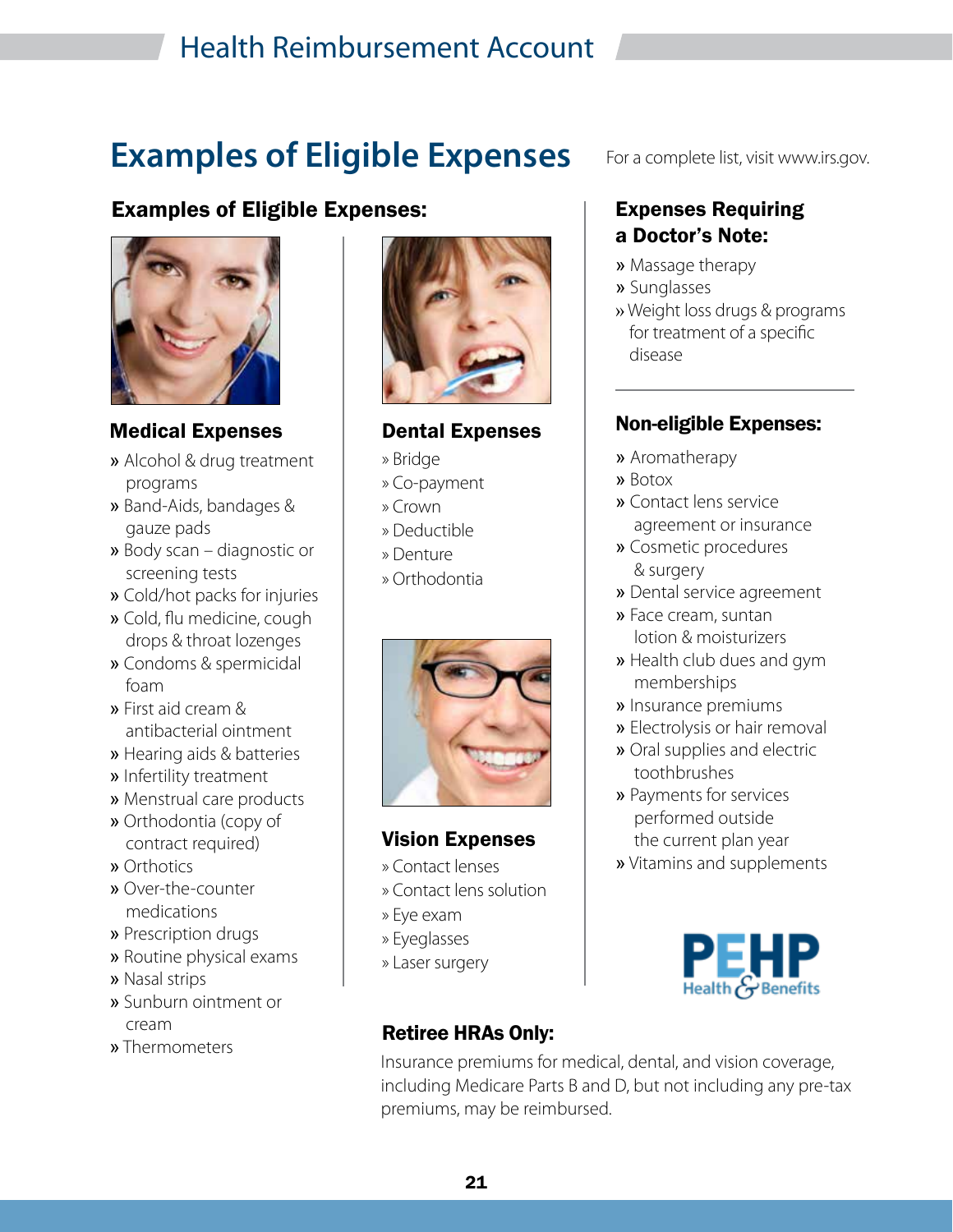# Autism Spectrum Disorder Benefit

**The benefit covers behavioral health treatment (ABA Therapy).** A brief overview of PEHP's Autism Spectrum Disorder coverage:

- **»** Please call PEHP (801-366-7555 or 800-765-7347) for information about which autism spectrum disorders and services are covered.
- **»** Therapeutic care includes services provided by speech therapists, occupational therapists, or physical therapists.
- **»** Eligible Autism Spectrum Disorder services do not accrue separately, and are subject to the medical plan's visit limits, regular cost sharing limitations – deductibles, co-payments, and coinsurance – and would apply to the out-of-pocket maximum.
- **»** Mental health and speech therapy services require Preauthorization.
- **»** No benefits for services received from out-of-network Providers. List of in-network providers is available through your **[PEHP account](https://www.pehp.org/MyPehp/Account/LogOn)** or by calling PEHP (801-366-7555 or 800-765-7347).
- **»** Regular medical benefits will apply (see benefits grid for applicable co-pay and coinsurance).

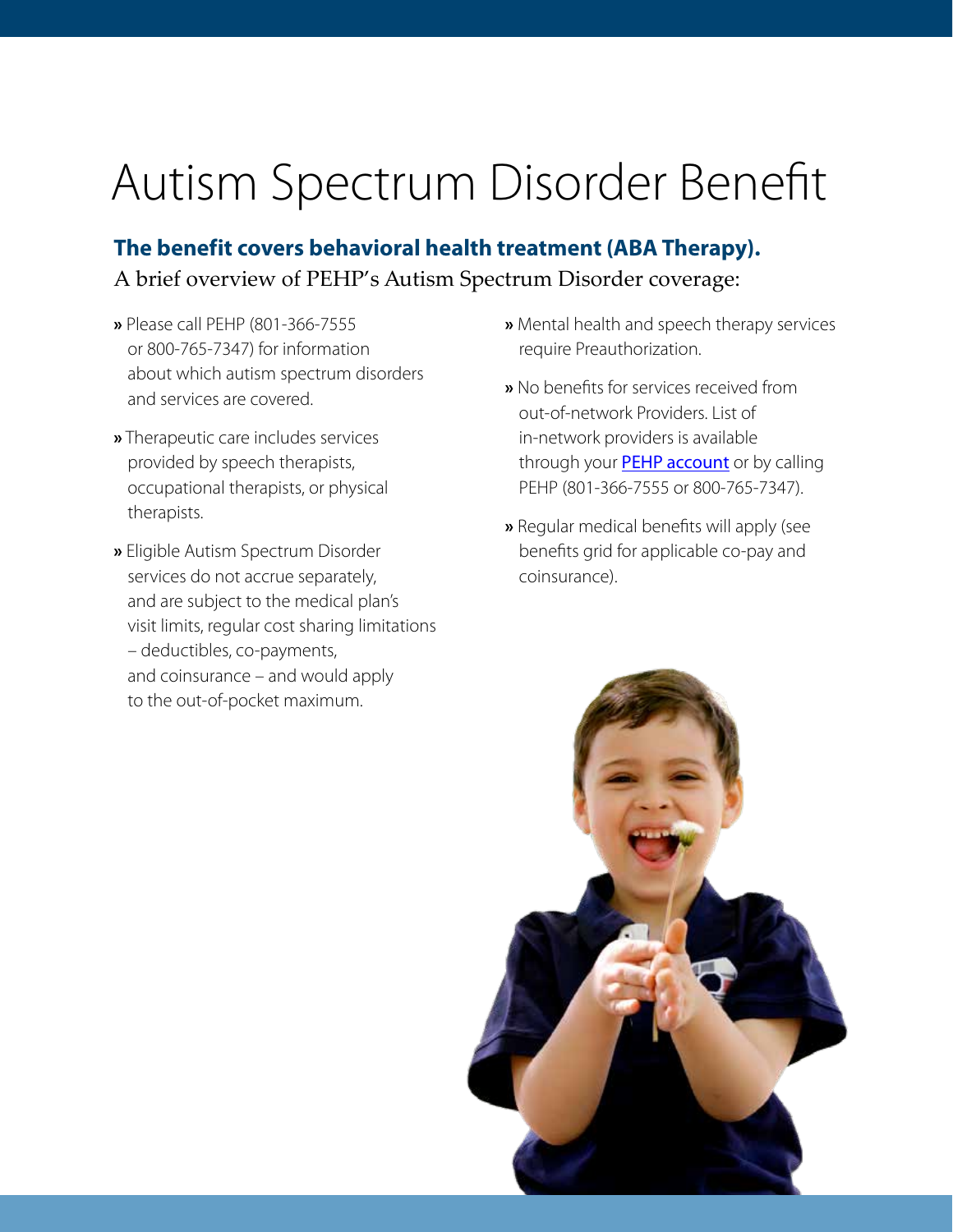# PEHP Cost Tools



# Shop for the best care and the best value using PEHP's Cost Tools.

You may even find cash back.

Learn more: www.pehp.org/save